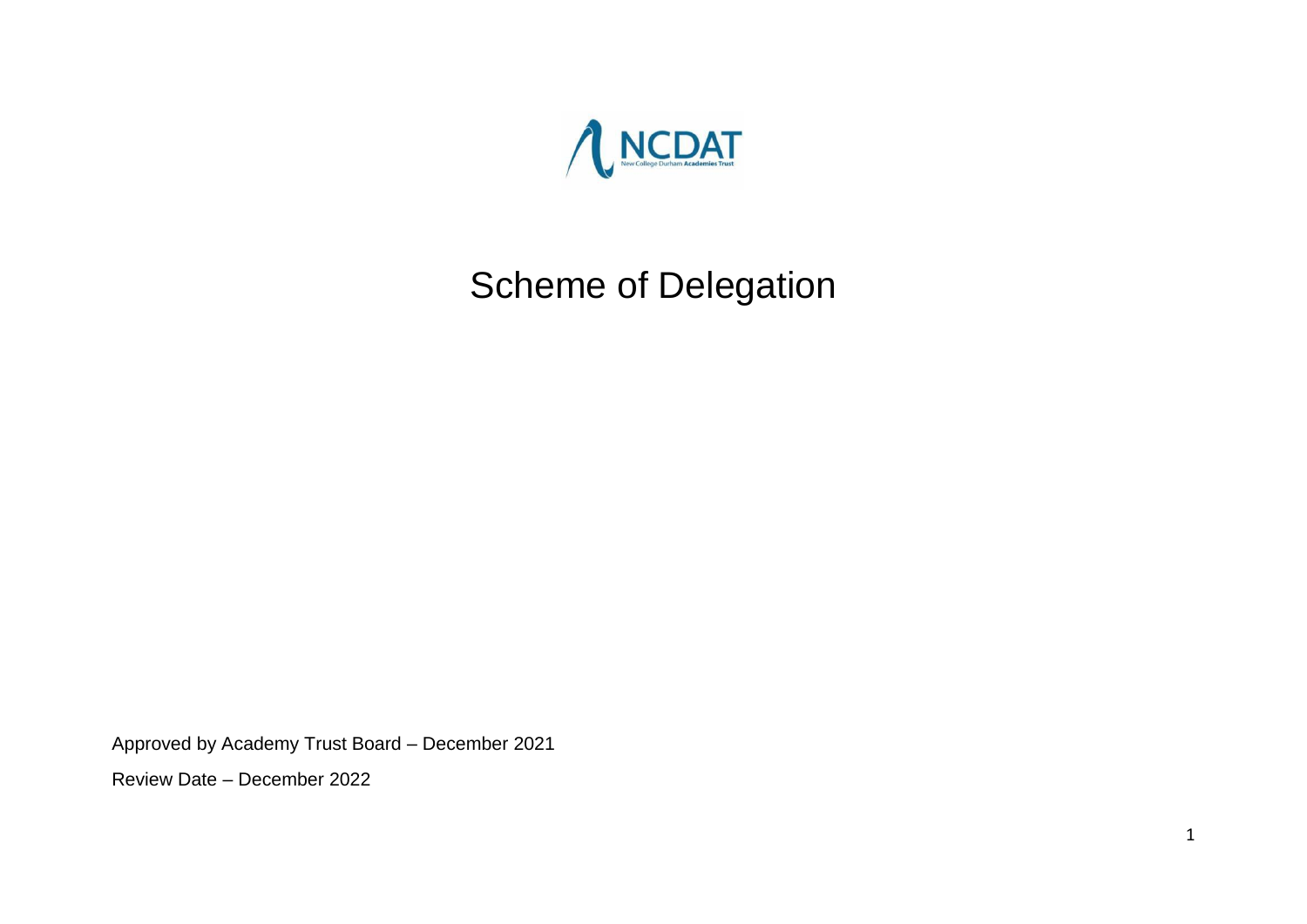### **Contents:**

|                             | Page no. |
|-----------------------------|----------|
| Introduction                | 3        |
| <b>Effective Governance</b> |          |
| Levels of Delegation        | 16       |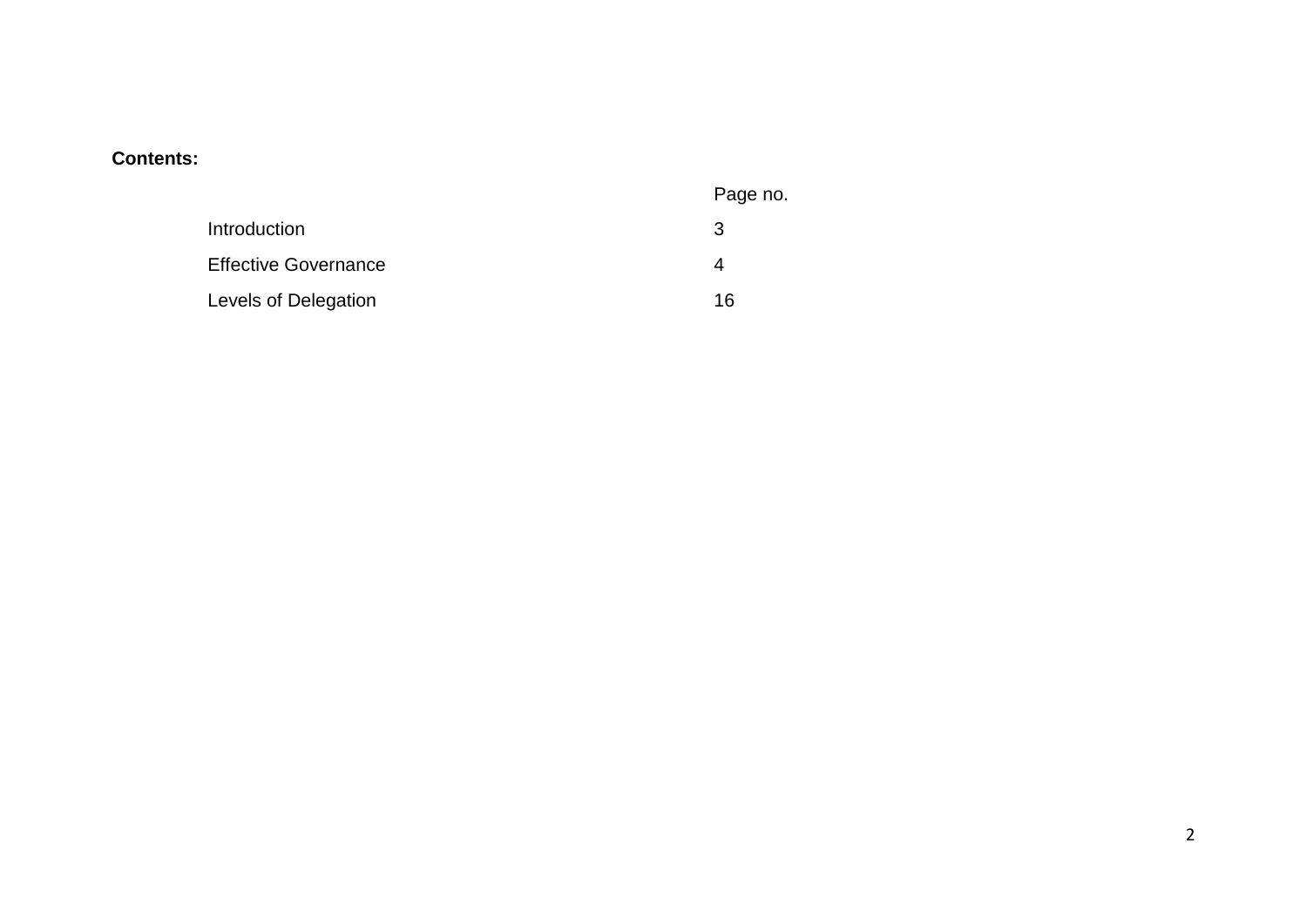#### **Introduction**

The Academy Trust Board is accountable in law for all the major decisions about the academies within the Trust. This does not mean that the Academy Trust Board is required to carry out all of the Trust's governance functions. Decisions can and should be delegated elsewhere. Decisions can be delegated to board's committees, local governing bodies, Chief Executive Officer, Principals and the Chief Operating Officer. It is vital that the decision to delegate a function is made by the Academy Trust Board and is recorded. Without such delegation the individual or committee has no power to act.

This scheme of delegation will:

- reflect the Trust's mission to deliver excellence to improve the life chances and well-being of all our students
- ensure clarity about the decisions the Academy Trust Board retains and the extent of executive powers;
- be clear about who appoints and performance manages the Academies' Chief Executive Officer, Principals, Chief Operating Officer, and other senior executives.
- Identity where the Academy Trust Board retains responsibility for:
	- o determining policy
	- o management of risk
	- o oversight of budgets and financial performance
	- o oversight of educational performance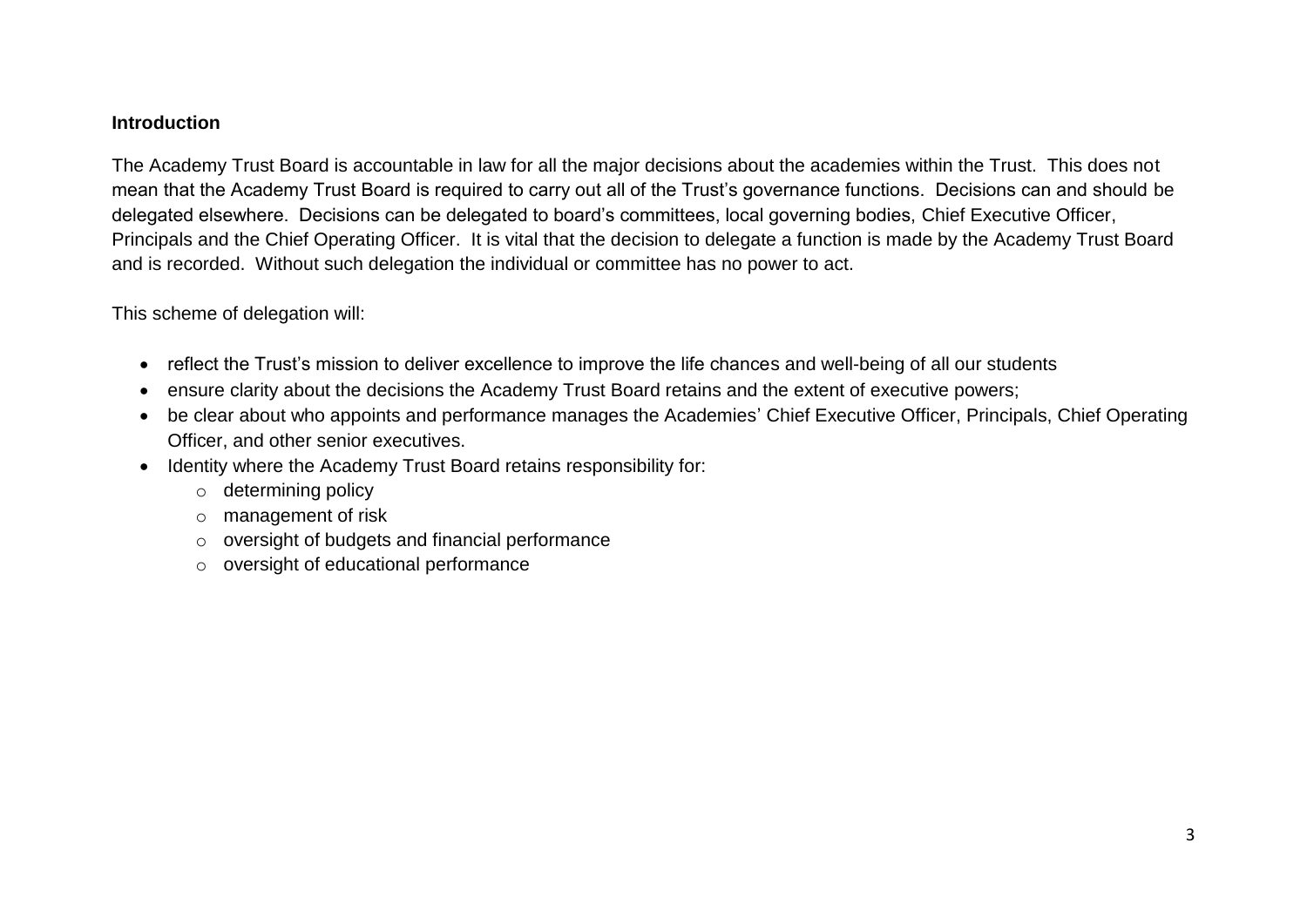### **Effective Governance**

#### **Members:**

New College Durham Academies Trust is governed by non-executive directors constituted under a Memorandum of Association and Articles of Association. The members are responsible for:

- Ensuring the Academy Trust meets its charitable objective
- Agreeing the Articles of Association
- Appointing External Auditors

Composition:

- Sponsor
- Sponsor Members (up to 3)
- Co-sponsor Member
- Chair of Board of Directors

Quorum is any 2 Members (in person or proxy/authorised representative)

Trust members have the following strategic functions:

- Change the Articles of Association (with consent of DfE)
- Change the name of the Company
- Receive annual accounts and report at the Annual General Meeting (the first one to be held within 18 months of incorporation)
- Appoint and remove the external Auditors
- Ensure the success of the Company (the Trust)
- Members "own" the academy company in the absence of shareholders and members give a guarantee to pay £10 on winding up of the Academy company (Guarantor)
- Dissolve the Company (Trust)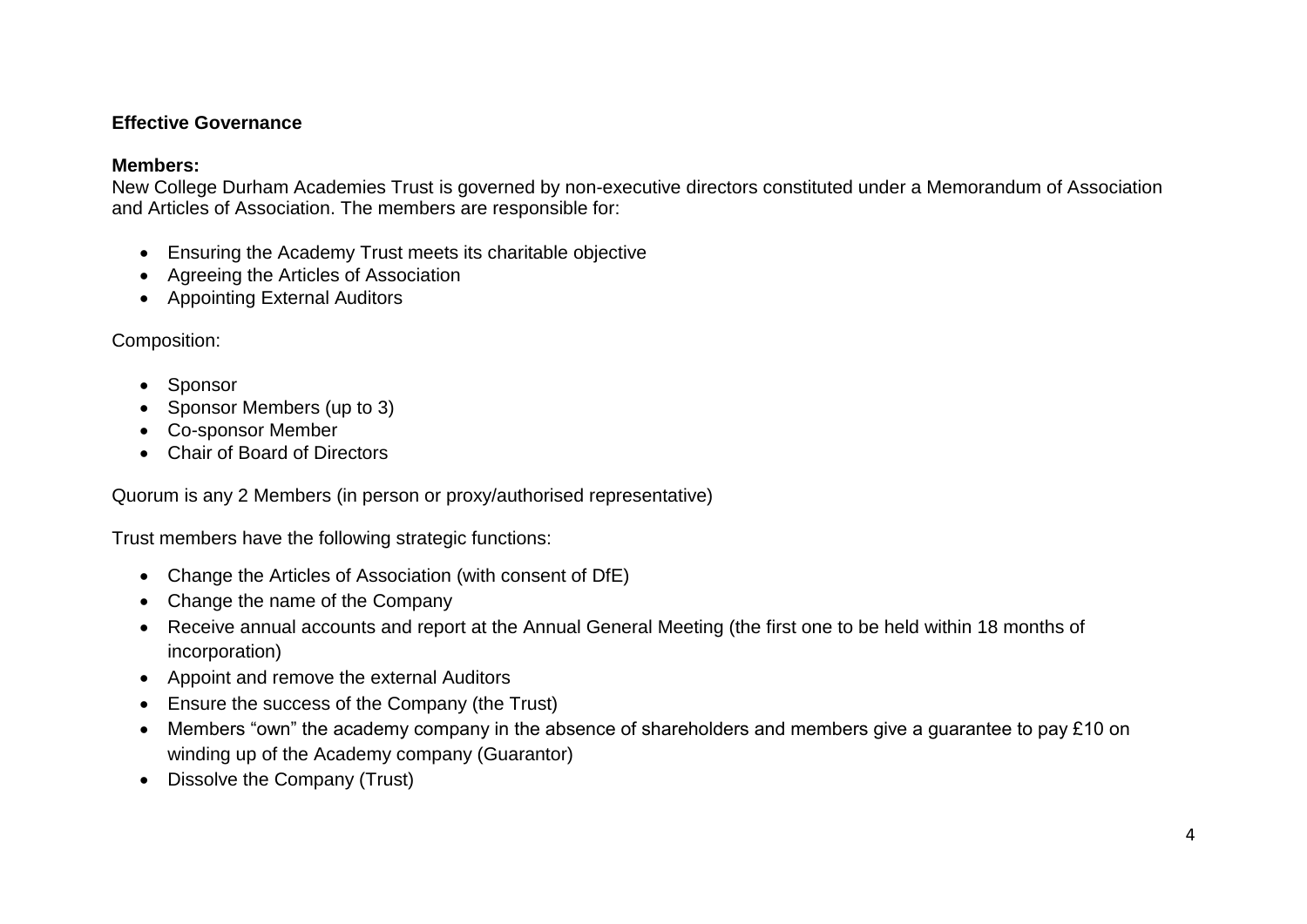### **Academy Trust Board:**

The Directors should focus on three core functions:

- Ensuring clarity of vision, ethos and strategic direction
- Holding Executive Leaders to account for the educational performance of the organisation and its students, and the performance management of staff
- Overseeing and ensuring financial performance

The Directors will apply the highest standards of conduct and ensure robust governance, to ensure effective financial management. The Directors will follow the Governance handbook and will adopt the following features of effective governance to aid compliance with the Academies Financial Handbook.

Constitution of the Trust Board:

- Sponsor Directors up to 8 as nominated by New College Durham
- Co-Sponsor Director nominated by Durham County Council
- 2 Parent Directors Parent Directors shall be elected by the Parent members of the Local Governing Body
- Co-opted Directors up to 2 at the discretion of/appointed by the Board
- Local Governing Body Chairs unless they are otherwise Directors of the Trust
- Chief Executive Officer

Duties of the Trust Board, as detailed in the Articles of Association (93 – 131):

- To manage the business of the Trust.
- To expend the funds of the Trust in such manner as they shall consider most beneficial for the achievement of the Objects.
- To invest in the name of the Trust such part of the funds as they may see fit.
- To enter into contracts on behalf of the Trust.
- In exercising these powers and functions, the Directors may consider any advice given by any executive officers (including the Principals of the Academies).
- Any bank account shall be operated by the Directors in the name of the company and cheques etc shall be signed by at least two signatories authorised by the Directors.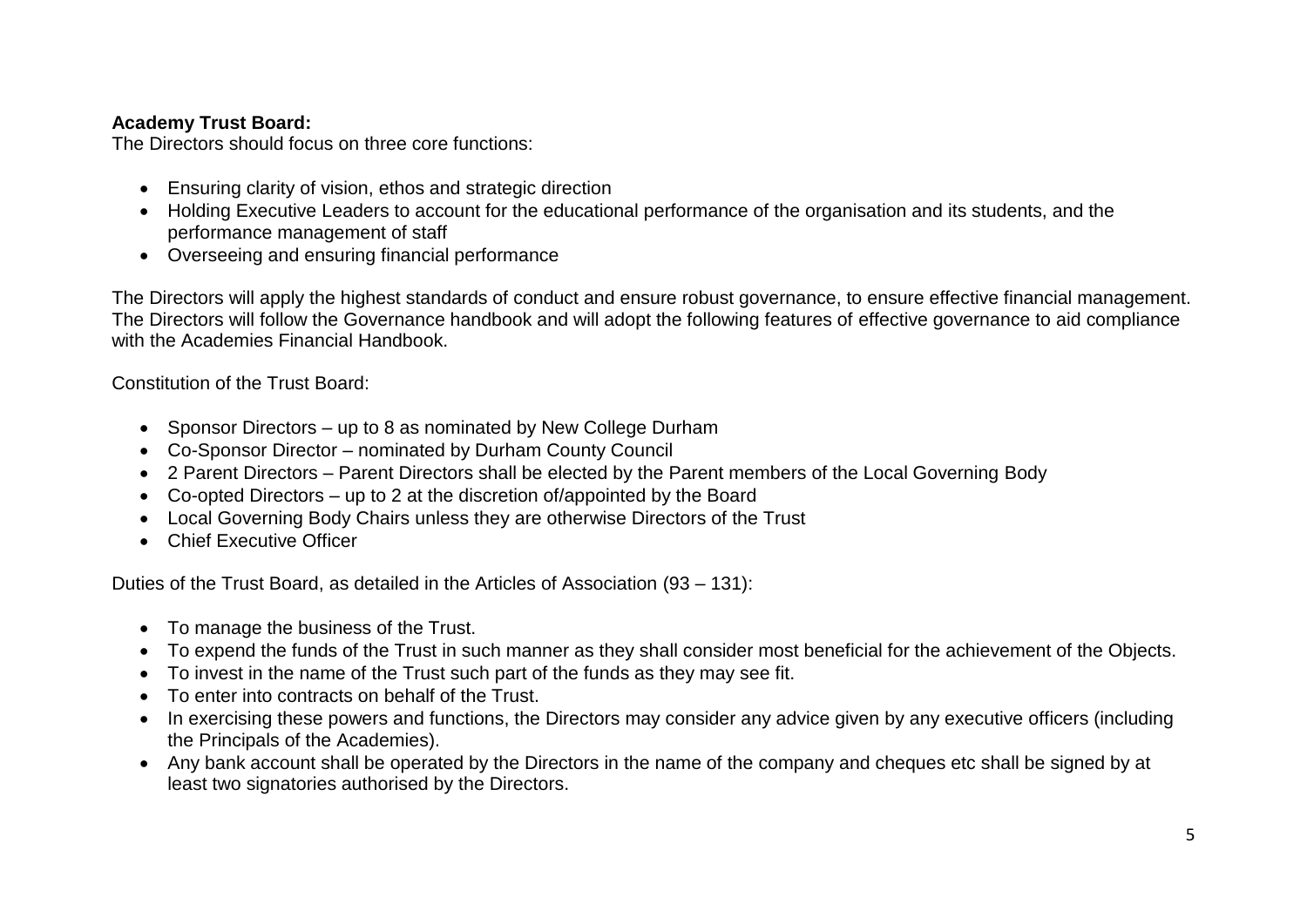- The Directors may establish any committee, including Local Governing Bodies for each Academy, and should determine constitution, membership, proceedings and terms of reference. Terms of reference to be reviewed annually.
- Directors may delegate to any Director, committee (including Local Governing Body), CEO, Principal and any other executive officer, such of their powers or functions as they consider desirable. Delegation may be subject to conditions and may be revoked or altered. To report exercise of that power at next Directors meeting.
- To appoint the Chief Executive Officer, Chief Operating Officer and Head of Governance
- To comply with obligations under the Companies Act and Charities Act with regards to preparation and filing of annual report and accounts and annual return.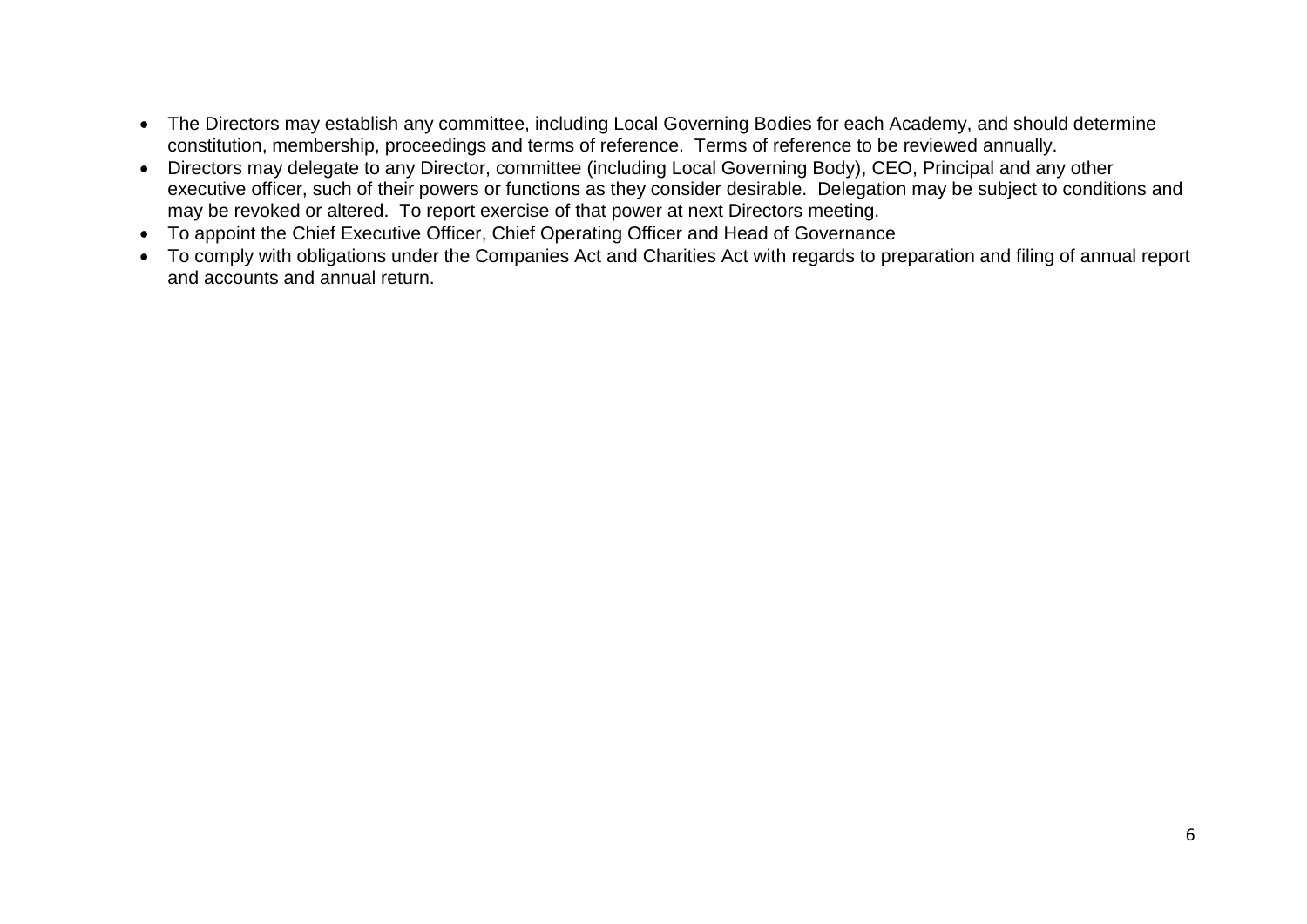### **Committees of the Trust Board:**

The Trust will have six committees, which include Local Governing Bodies, and the membership of the committees will be reviewed and agreed by the Directors.

### **Committee membership and terms of reference:**

### **Corporate Services Committee**

Purpose - to assist the strategic planning and decision making of the Trust Board, by enabling more detailed consideration to be given to the best means of fulfilling the Trust Board's responsibility in respect of its corporate service areas such as Human Resources, financial updating, ICT, facilities/estates and contracts management.

To respond to minutes and actions arising from the previous meetings.

To make appropriate comments and recommendations on such matters to the Trust Board on a regular basis.

Human Resources - to keep under review the Trust's employment policies and procedures and to evaluate the effect of Trust Board decisions on any aspect of management of the Trust's human resources and to make recommendations to the Trust Board as appropriate.

Duties:

- advise the Trust Board and make recommendations concerning human resources policies and related procedures;
- approve, on behalf of the Trust Board, minor policy amendments or revisions to procedures, where such amendments do not affect the substance of the policy or procedure previously agreed;
- monitor and review staff information including sickness absence and equal opportunities information;
- monitor and review the application of all human resources policies and procedures: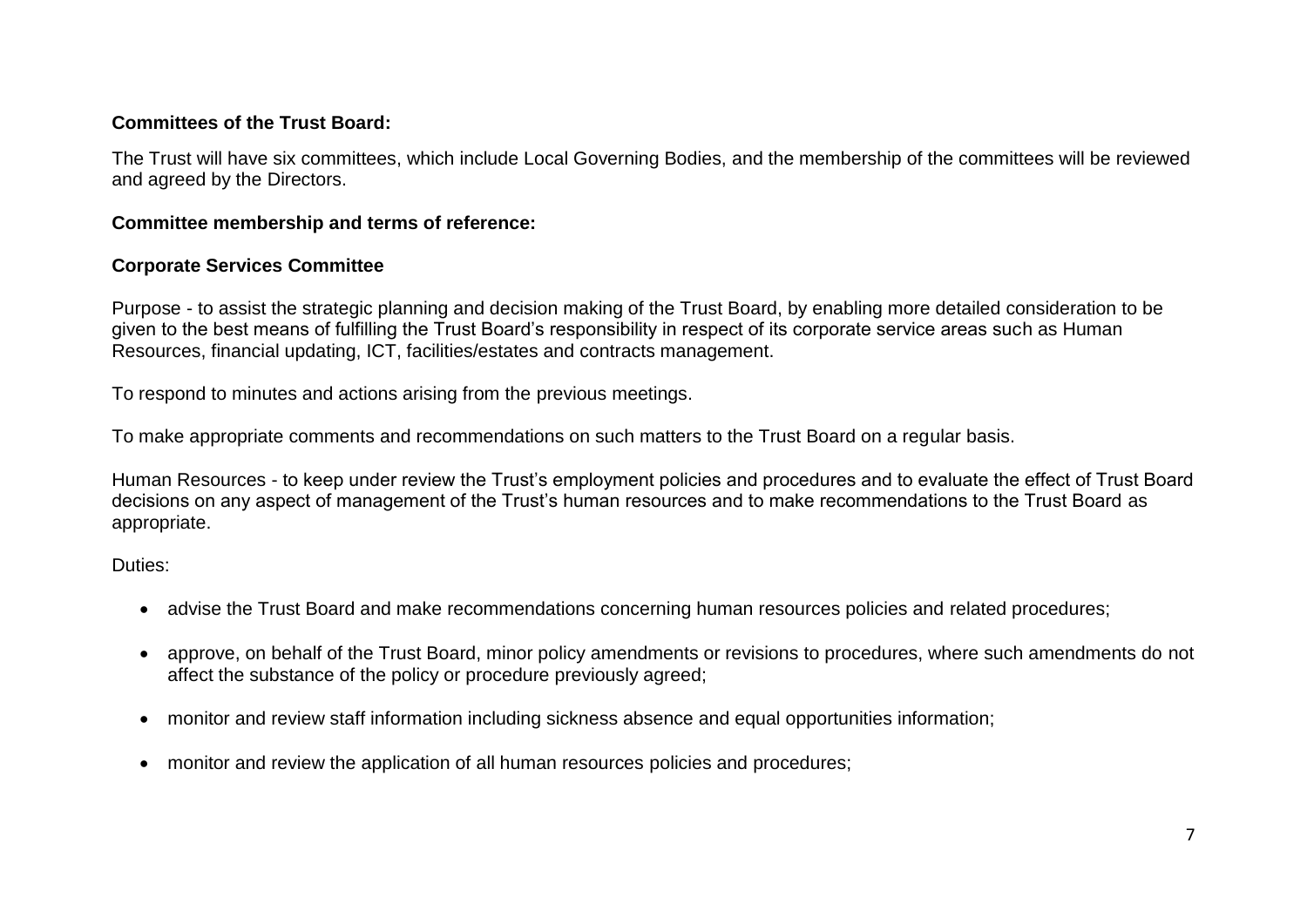• monitor and review any other matter referred to it by the Trust Board.

### Financial updating duties:

To consider and keep under review the Trust's financial position, which will cover issues such as budgeting, management accounts and forecasting and make recommendations to the Trust Board as appropriate. The committee shall advise the Trust Board and make recommendations concerning the Financial Regulations, Financial Procedures and Treasury Management Policy.

ICT and information governance duties:

- To ensure that the development of ICT provision is coordinated across the Trust.
- To provide a strategic lead for the ICT vision and ensure that a high-quality solution is available which works across the Trust.
- The committee shall review and approve, on behalf of the Trust Board, changes to the Trust's information governance policies and procedures including those covering Data Protection, Freedom of Information, Records Management and Information Security.
- To monitor and review the application of the Trust's information governance policies and procedures.
- To advise and make recommendations to the Trust Board on the above as appropriate.

Facilities/Estates duties:

- To monitor and review the management of the academies estates, infrastructure and grounds, including environmental and sustainability issues.
- To monitor and review all aspects of Health & Safety management, including review and approval of policy changes.
- To advise and make recommendations to the Trust Board on the above as appropriate.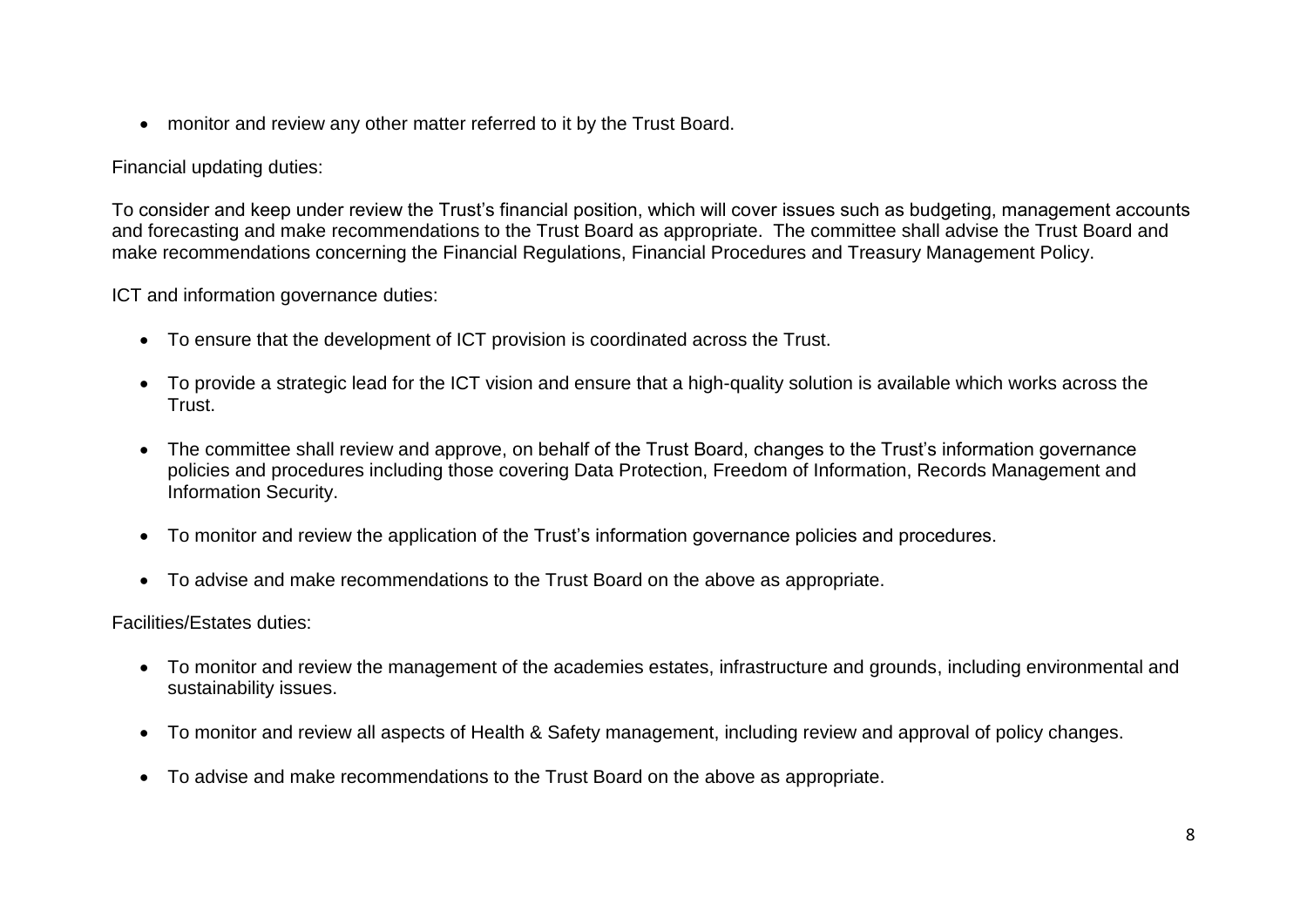Contracts management duties:

- To keep under review the external contracts management.
- Oversee the procurement and tendering process for new contracts and make appropriate recommendations to the Trust Board.
- To advise and make recommendations to the Trust Board on the above as appropriate.

Composition – 3 Directors  $Quorum - 2$ Meeting frequency – once per term

#### **Audit and Risk Committee**

Overview - The Audit and Risk Committee is a Committee of the Board and is authorised to investigate any activity within its terms of reference or specifically delegated to it by the Board. It is authorised to request any information it requires from any employee, external audit, internal audit or other assurance provider.

The Audit and Risk Committee is authorised to obtain any outside legal or independent professional advice it considers necessary, normally in consultation with the Accounting Officer and/or Chair of Governors. However, the Audit and Risk Committee may not incur expenditure in excess of £5,000 in doing so without the prior approval of the Board.

Role - The role of the Audit and Risk Committee is to maintain an oversight of the Academies Trust's (AT's) governance, risk management, internal control and value for money (vfm) framework. It will report its findings annually to the Board and the Accounting Officer as a critical element of the AT's annual reporting requirements.

The Audit and Risk Committee has no executive powers or operational responsibilities/duties.

Duties – the duties of the Audit and Risk Committee are to: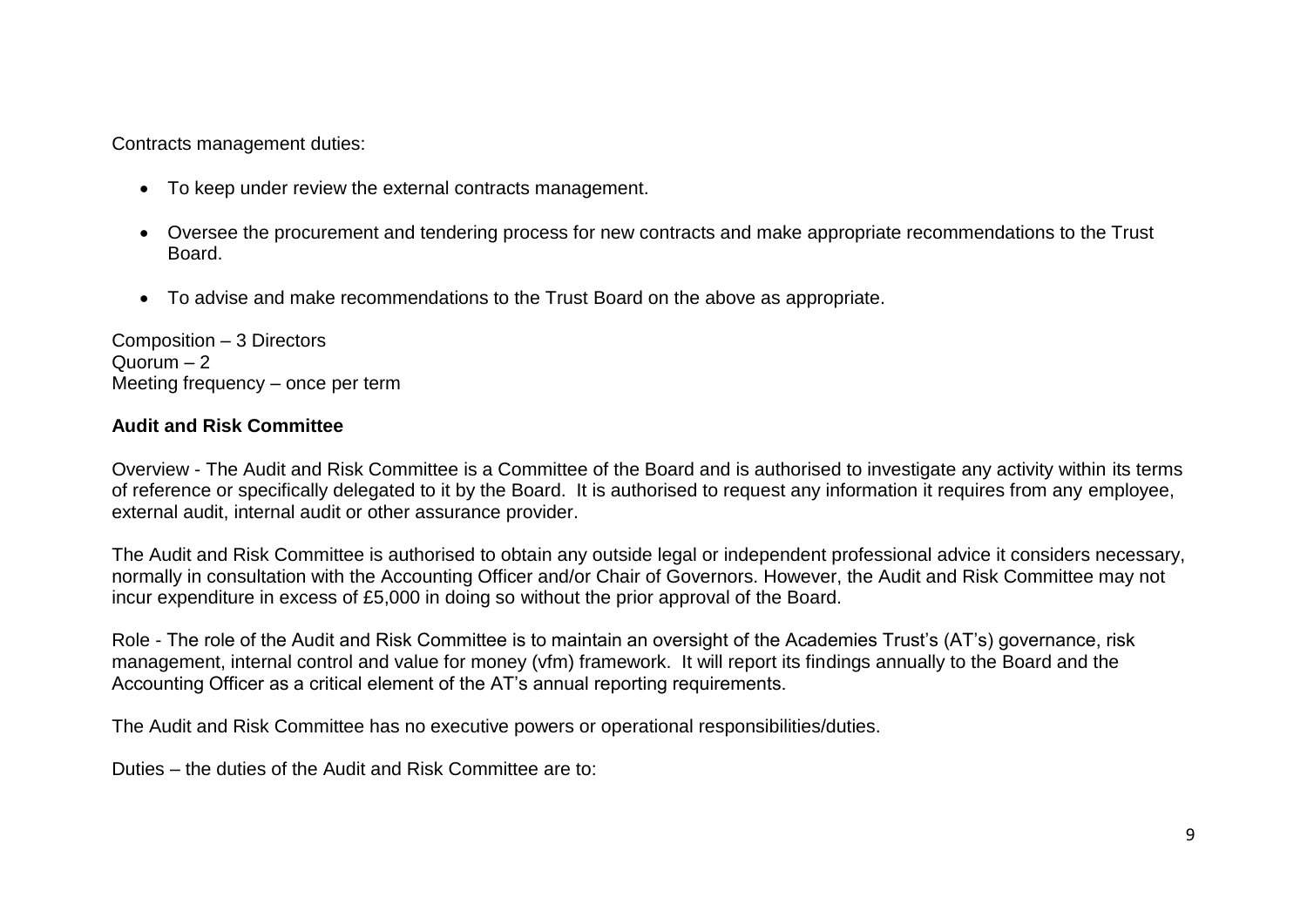- Advise the Board and Accounting Officer on the adequacy and effectiveness of the AT's governance, risk management, internal control and vfm systems and frameworks. An annual report will be produced by the Audit and Risk Committee in this regard.
- Advise the Board on the appointment, re-appointment, dismissal and remuneration of the external and regularity auditor.
- Advise the Board on the need for and then, where appropriate, the appointment, re-appointment, dismissal and remuneration of an internal auditor or other assurance provider.
- Advise the Board on an appropriate programme of work to be delivered by independent assurance providers [internal audit /external audit/responsible officer/other]. This programme of work should be to be derived from the Audit and Risk Committee's regard of the key risks faced by the AT, the assurance framework in place and its duty to report to the Board as detailed in 3.1.
- Ensure that where a full internal audit service is commissioned the service
- provider complies with the standards set by the Chartered Institute of Internal Auditors. From 1 April 2013, this will mean an internal audit provider
- which conforms to the Public Sector Internal Audit Standards.
- Review the external auditor's annual planning document and approve the planned audit approach.
- Receive reports (assignment reports, annual reports, management letters etc) from the external auditor, internal auditor and other bodies, for example the EFA and NAO, and consider any issues raised, the associated management response and action plans. Where deemed appropriate, reports should be referred to the Board or other committee for information or action.
- Regularly monitor outstanding audit recommendations from whatever source and ensure any delays to agreed implementation dates are reasonable.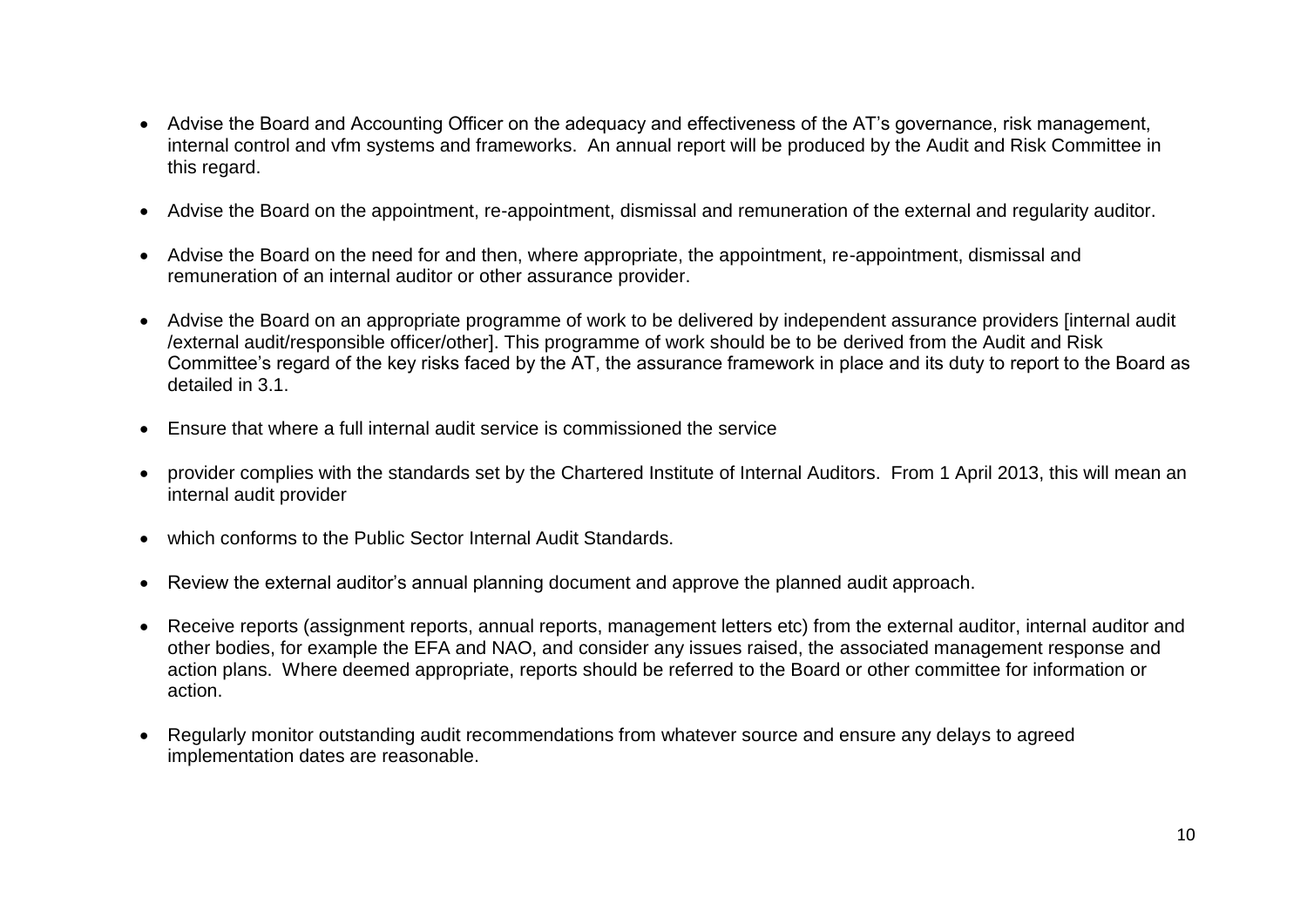- Establish and monitor KPIs with regard to the performance of the external auditor, internal auditor or other assurance provider.
- Review the AT's fraud response plan and ensure that all allegations of fraud or irregularity are managed and investigated appropriately.
- Consider any additional services delivered by the external auditor, internal auditor or other assurance provider and ensure appropriate independence is
- maintained.
- Ensure appropriate cooperation and coordination of the work of the external auditor and internal auditor.
- Meet with the external auditor and internal auditor or other assurance provider, without management present, at least annually.

The Chair of the Academies Trust Board cannot chair the Audit and Risk Committee.

Composition – 3 Directors  $Quorum - 2$ Meeting frequency – at least once per term

### **Quality Assurance, Improvement and Progression Board**

The remit of the Quality Assurance, Improvement and Progression Board applies to all academies in NCDAT.

To consider and approve targets for:

- student progress and attainment;
- student attendance.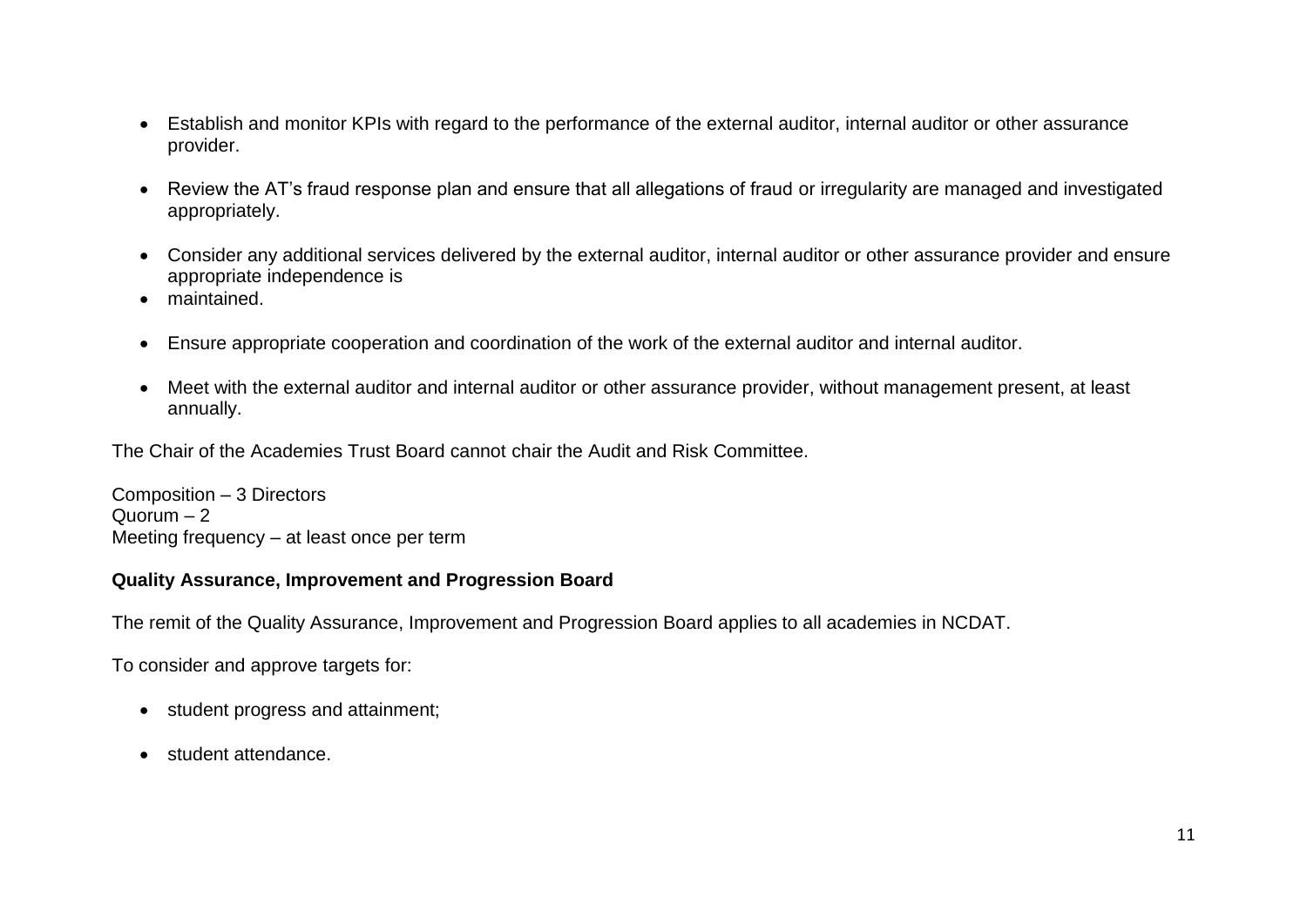To receive reports, provide challenge and robust debate on student progression and achievement by all Year Groups;

To monitor, evaluate and approve:

- the development and application of the quality strategy and the policies and procedures for quality assurance;
- self-assessment process and self-assessment report (SEF)
- Improvement Plans;
- the curriculum and timetable provisions, supported by clear underpinning rationale/intent to demonstrate the impact of the provisions

To monitor and evaluate:

- the application of the Equality & Diversity policy and procedures;
- the application of the Safeguarding policies and procedures, including the policy on preventing people being drawn into terrorism (Prevent Duty);
- student exclusion and attendance.

Monitor and review any other matters referred to it by ATB.

Advise and make recommendations to ATB on the above as appropriate.

Composition – a minimum of three Academies Trust Board Directors and up to two co-opted members.

Quorum – 3 members (including 2 Academies Trust Board Directors)

Meetings frequency – Four meetings per year (subject to annual review)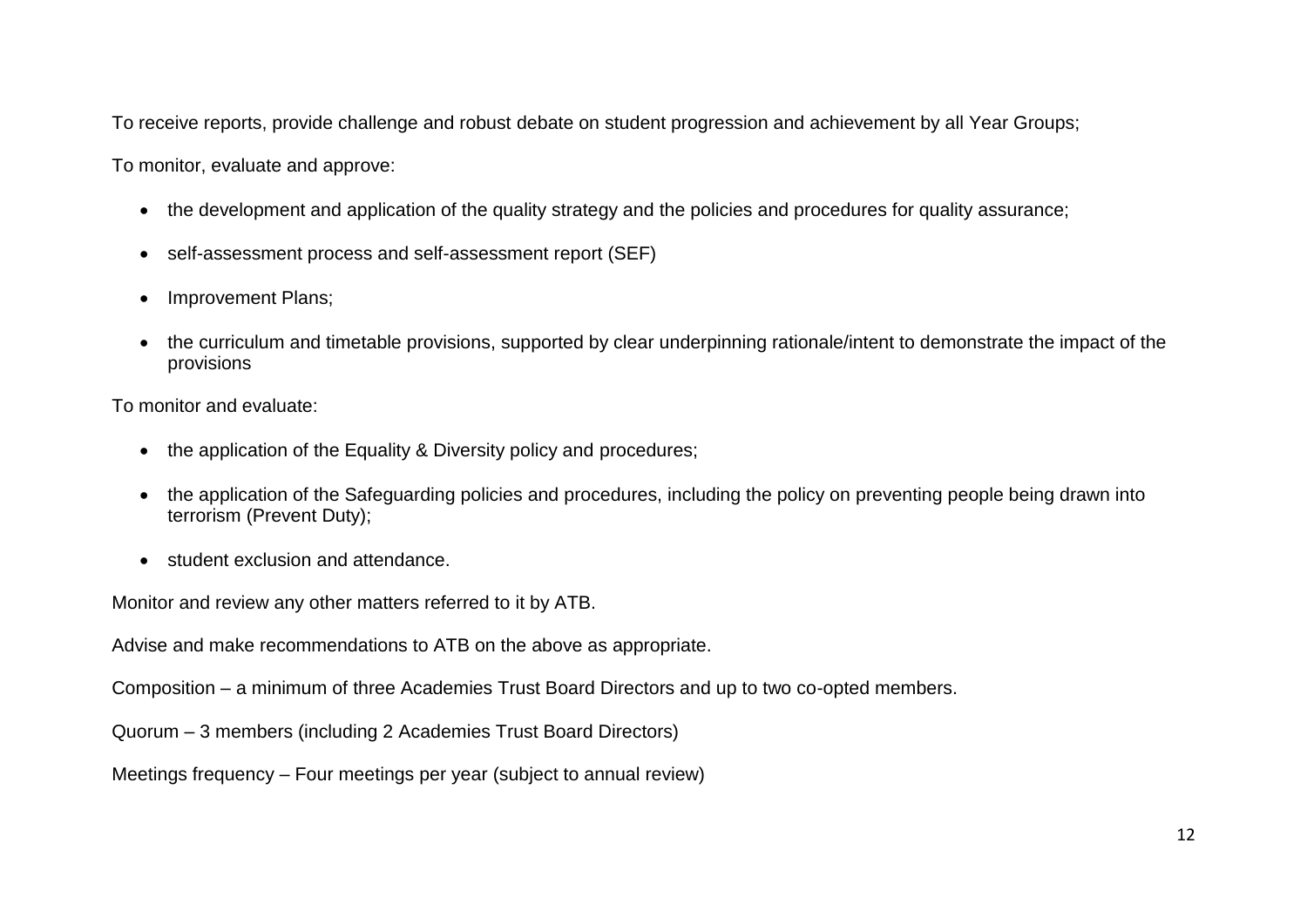#### **Remuneration Committee**

Duties - to advise the Trust board on the remuneration and conditions of service of the CEO, Chief Operating Officer, Principals, and Head of Governance and Company Secretary.

In determining recommendations to the Trust board on the remuneration and conditions of service of designated senior post holders, the committee will consider both national benchmarking information on pay and conditions for institutions of a similar size or style to the Academies and information on similar positions within the region.

Subject to express delegated authority from the Trust board, the committee may determine salary progression for designated senior leaders utilising a salary progression methodology approved by the Trust board, and may authorise the implementation of any such determination. Such action shall be reported to the Trust board at its next meeting.

Composition: a minimum of 3 Directors Quorum: 2 Meetings frequency: a minimum of once a year.

### **Local Governing Bodies:**

The Academy Trust Board are responsible for the performance of each Academy within the MAT, therefore it is imperative that the membership at local level is robust, informed and strategic. When joining the Trust all existing Governors will be required to complete a Skills Audit. Governance review will be undertaken by the Head of Governance and Trust Secretary.

The Academy Trust Board undertakes a review of the membership and terms of reference for each Local Governing Body annually, along with the appointment of Chair and Vice Chair, with the Chair assuming the position of Academy Director on the Academy Trust Board for the duration of their term of office (unless otherwise Directors of the Trust).

Local Governing Body Governors are appointed for a term of office of 2 years, and are eligible for re-appointment/re-nomination.

Principal and Staff Governors eligibility is subject to ongoing employment.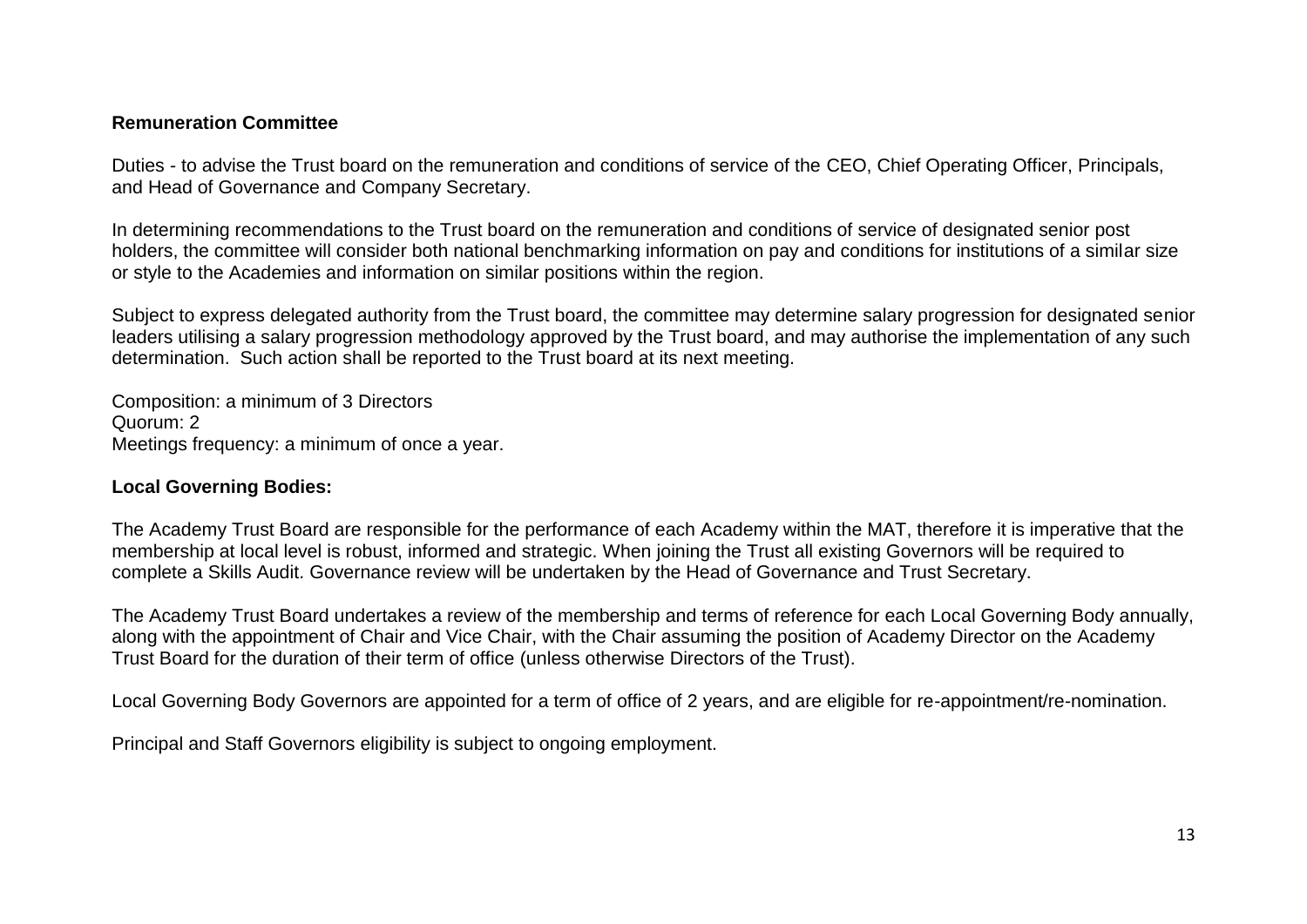Duties:

- To act at all times within the guidelines set down by the Trust Board and in particular the Local Governing Body governance practices as set out in these terms of reference.
- To act at all times within the Vision, Ethos and Strategic direction set down by the Trust Board.
- To support and challenge the Principal and school leaders to maintain and improve the quality of education including academic standards and performance.
- To monitor student behaviour, punctuality and attendance and review any decision to exclude students from attendance, in accordance with the Exclusion of Students Policy.
- To receive Corporate Services management summary information, including KPI's relating to Budgets, Human Resources, Estates, Data, ICT and to consider the effect on the successful academic performance of the Academy.
- To receive the Academy's risk register and review progress in reducing risks bringing any issues and the Academy's highest risks to the attention of the Audit and Risk Committee and the Trust Board.
- To approve and review all academic policy into practice and monitor the impact providing constructive feedback to the Trust Board where a policy may not be effective in the local context by suggesting alternative approaches.
- To ensure that the views expressed by key stakeholders are monitored and responded to at the Local Governing Body.
- To support effective communications between the Academy and its stakeholders by establishing the following advisory groups:
	- o a student council;
	- o a parents' forum;
	- o a local business and community liaison panel (to include local elected members where appropriate); and
	- o a staff forum.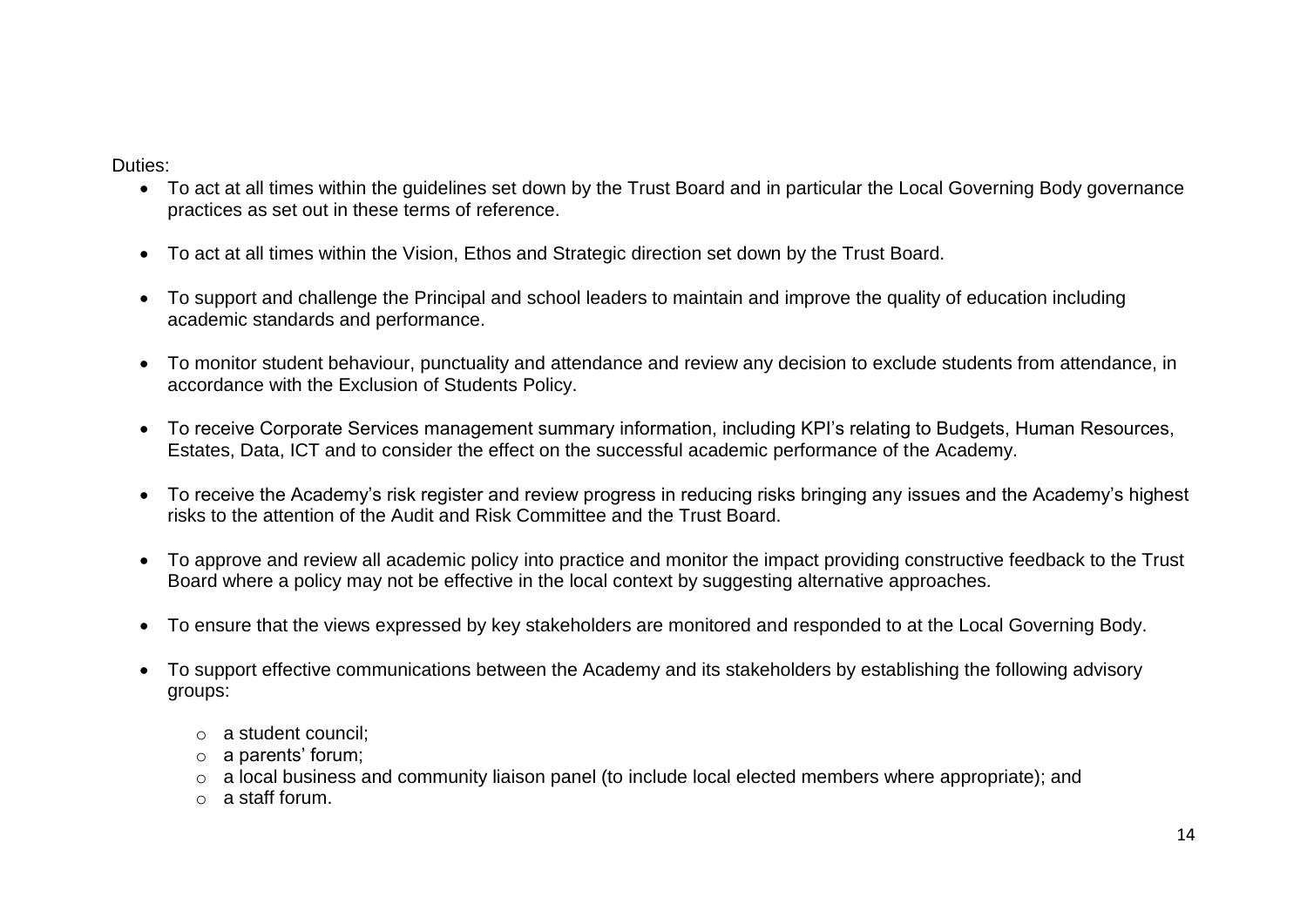The composition and functions to be discharged by these advisory groups will be agreed by the Chief Executive Officer and Chairs of the Local Governing Bodies. Advisory groups are not sub-committees of the LGB and do not need to include LGB Members. Other groups may be established as deemed necessary.

- Within the parameters agreed by the Trust Board and set out in these terms of reference, to establish any sub-committees which will further the mission and purpose of the Academy.
- To deal with any other matters referred to the Local Governing Body by the Trust Board.

Quorum – any 4 Governors or 1/3 membership if greater.

The Local Governing Body meet twice each term.

### **Composition of the Local Governing Body(s):**

- Chair nominated by the Academies Trust
- Principal
- Up to 6 Governors nominated by the Sponsor
- 1 Governor nominated by the Co-Sponsor
- 2 Staff Governors one elected by the teaching staff, one by non-academic
- 2 Parent Governors elected by parents of students enrolled at the Academy

There is discretion to co-opt the Chair of Parents' Forum.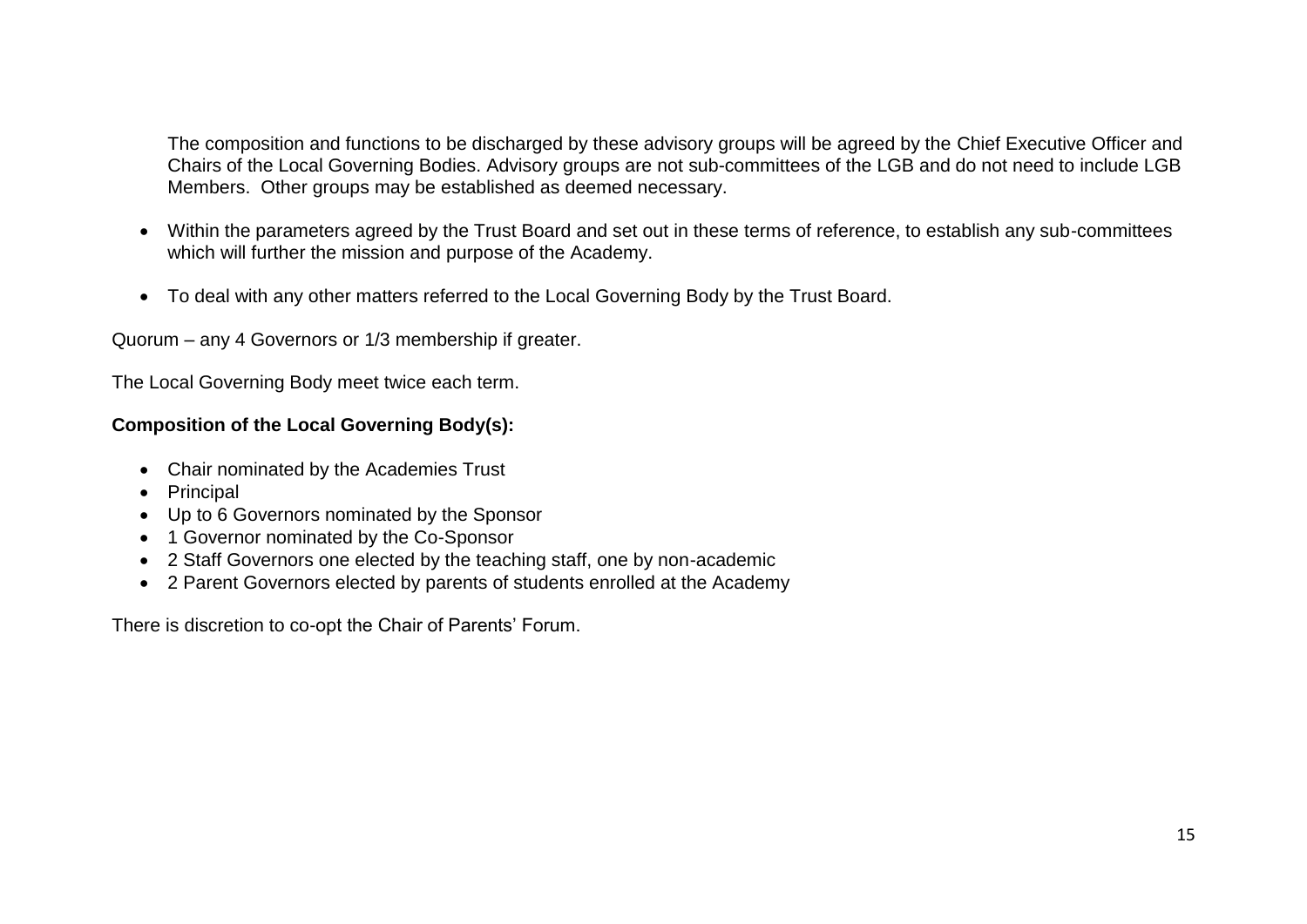### **Levels of Delegation:**

### **Appointments**

All appointment panels must contain at least one member who has undertaken Safer Recruitment Training

All applications will be processed through the HR function of the Trust.

All appointments in-line with NCDAT recruitment policies.

Includes appointment of internal applicants.

| <b>Appointment and Starting Salary</b>    | <b>Appointed by</b>                                                             |
|-------------------------------------------|---------------------------------------------------------------------------------|
| <b>CEO</b>                                | Academy Trust Board (a quorum of)                                               |
| COO                                       | Academy Trust Board (a quorum of)                                               |
| Principal/Head of Governance and Trust    | Academy Trust Board (a quorum of)                                               |
| Secretary                                 |                                                                                 |
| Deputy Principal                          | CEO, Principal, plus a representative from LGB                                  |
| <b>Assistant Principal</b>                | CEO and Principal plus a representative from LGB                                |
| <b>Head of Subject</b>                    | Principal                                                                       |
| TLR Posts and all other teaching posts    | Principal or may be delegated to other members of the SLT                       |
| All Support Staff posts (other than SLT   | Principal or may be delegated to other members of the SLT / Corporate Directors |
| posts)                                    |                                                                                 |
| <b>Corporate Appointments (Corporate)</b> | CEO and COO                                                                     |
| Directors)                                |                                                                                 |
| NCDAT Appointments – others               | CEO, COO or may be delegated to Corporate Directors                             |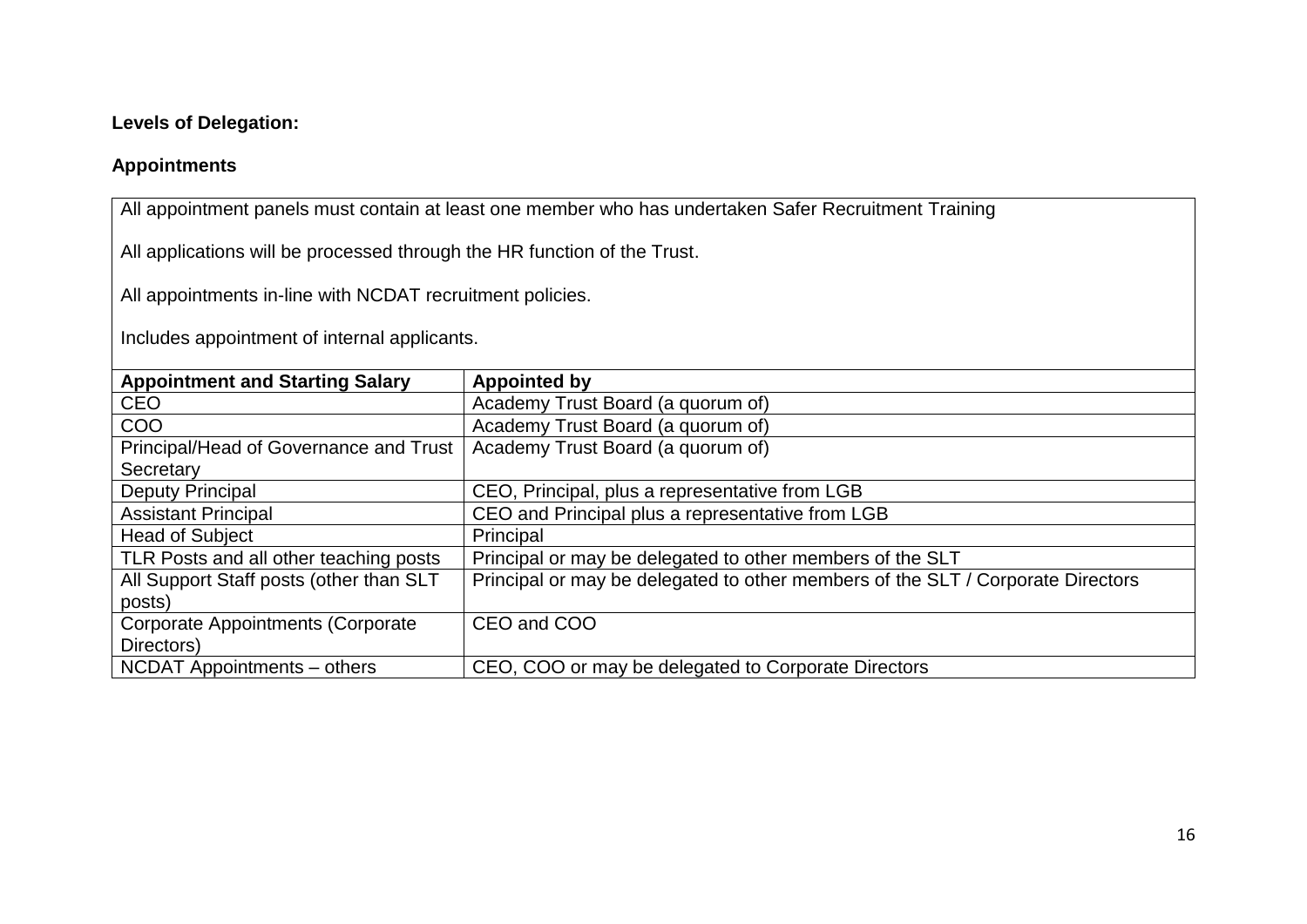### **Authority to take action in line with agreed HR policies and procedures**

| <b>Case involving</b>      | <b>Suspension</b>           | <b>Investigation/Case Manager</b> | <b>Decision Maker</b>       | <b>Appeal</b>    |
|----------------------------|-----------------------------|-----------------------------------|-----------------------------|------------------|
| <b>CEO</b>                 | <b>Chair of Trust Board</b> | Director / Independent            | <b>Chair of Trust Board</b> | 3 Directors      |
| Principal or COO           | <b>CEO</b>                  | CEO/Independent/Director          | <b>Chair of Trust Board</b> | 3 Directors      |
| Deputy Principal,          | Principal/CEO               | <b>Principal / Deputy</b>         | CEO                         | 3 Directors      |
| <b>Assistant Principal</b> |                             |                                   |                             |                  |
| All teaching staff         | Principal/CEO               | Member of SLT as delegated        | Principal                   | CEO <sup>*</sup> |
| All support staff          | Principal/CEO               | Member of SLT as delegated        | Principal                   | $CEO*$           |
| <b>Corporate Staff</b>     | COO/CEO                     | Senior Manager                    | COO                         | $CEO*$           |

\* apart from appeal against dismissal which would be heard by 3 directors from the ATB.

# **Restructuring and Redundancy**

|                                                                                                          | Authorisation                                                                           | Implementation                        | <b>Appeal</b>                                                                     |
|----------------------------------------------------------------------------------------------------------|-----------------------------------------------------------------------------------------|---------------------------------------|-----------------------------------------------------------------------------------|
| Restructuring processes which<br>involve potential compulsory<br><b>redundancies</b>                     | ATB                                                                                     | CEO/COO/Principal                     | In line with HR policy.<br>Appeal against dismissal<br>heard by 3 members of ATB. |
| Restructuring process which<br>involve expansion of the staffing<br>costs beyond the projected<br>budget | <b>ATB</b>                                                                              | CEO/COO/Principal                     | In line with HR policy.<br>Appeal against dismissal<br>heard by 3 members of ATB. |
| Other restructuring processes                                                                            | CEO/COO/Principal                                                                       | CEO/COO/Principal                     | In line with HR policy.<br>Appeal against dismissal<br>heard by 3 members of ATB. |
| Settlement Agreement for CEO,<br>COO, Head of Governance and<br><b>Trust Secretary or Principals</b>     | Chair of ATB<br>(in consultation with<br>Accounting Officer, COO and<br>Director of HR) | Chair of ATB<br>(with Director of HR) | <b>None</b>                                                                       |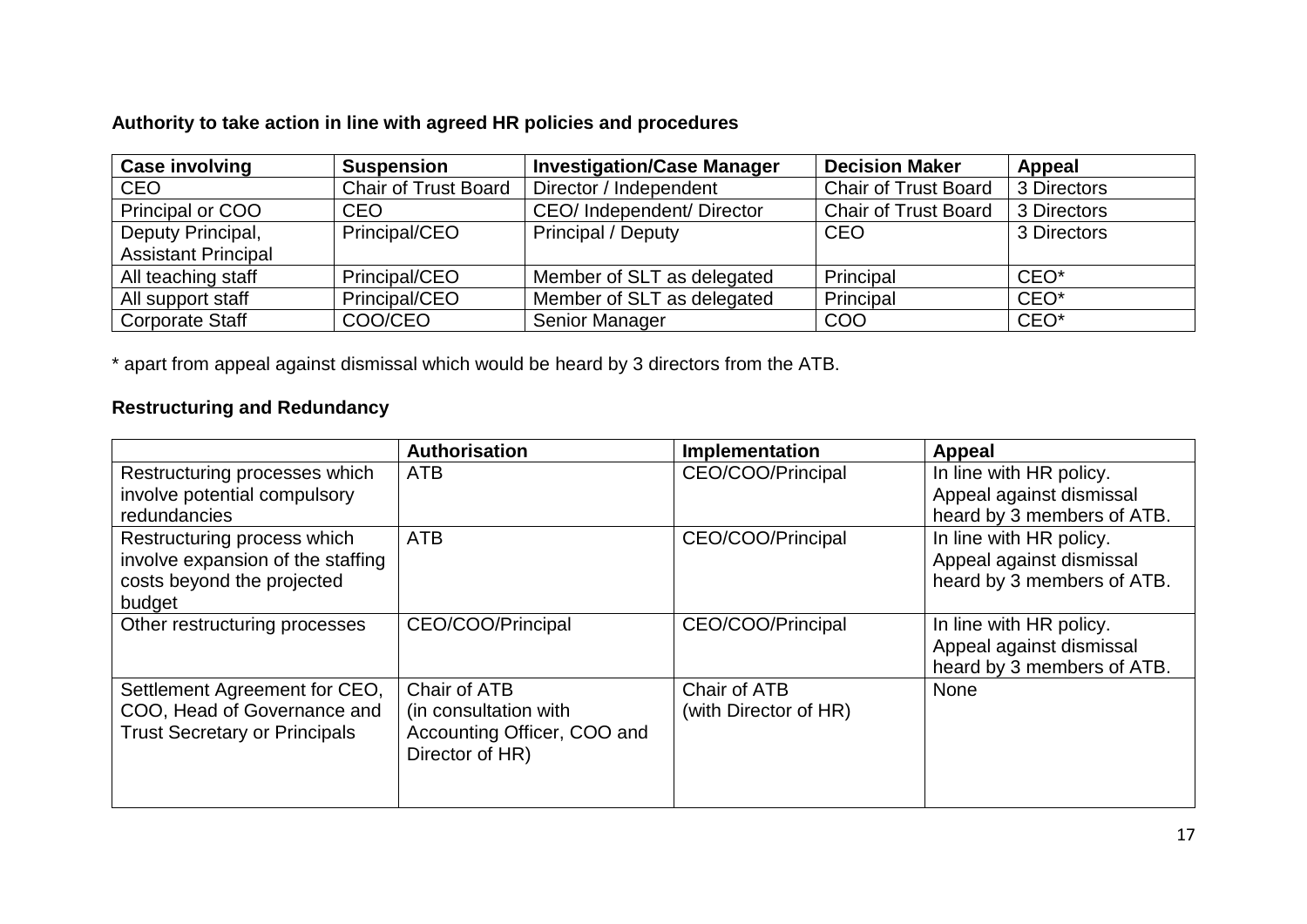| Other settlement agreements | <b>CEO</b>                     | CEO | <b>None</b> |
|-----------------------------|--------------------------------|-----|-------------|
|                             | (in consultation with COO and  |     |             |
|                             | Director of HR - Annual Report |     |             |
|                             | to be made to ATB)             |     |             |

# **Delegation of Performance Related Pay Decisions**

| <b>Staff</b>                        | <b>Recommendation</b>      | <b>Decision Maker</b>         | <b>Appeal</b> |
|-------------------------------------|----------------------------|-------------------------------|---------------|
| <b>CEO</b>                          | <b>Independent Advisor</b> | <b>Remuneration Committee</b> | 3 Directors   |
| Principals and COO                  | <b>CEO</b>                 | <b>Remuneration Committee</b> | 3 Directors   |
| <b>School Improvement Directors</b> | <b>Independent Advisor</b> | <b>CEO</b>                    | 3 Directors   |
| Main Pay Scale Teachers             | Reviewer                   | Principal                     | <b>CEO</b>    |
| Progression to Upper Pay            | Reviewer                   | Principal                     | <b>CEO</b>    |
| Range                               |                            |                               |               |
| Movement through Upper Pay          | Reviewer                   | Principal                     | <b>CEO</b>    |
| Range                               |                            |                               |               |
| Leadership staff                    | Reviewer                   | Principal                     | <b>CEO</b>    |
| <b>Corporate Staff</b>              | Reviewer                   | <b>COO</b>                    | <b>CEO</b>    |

# **Other pay decisions**

| <b>Decision</b>                           | <b>Decision Maker</b>                         | Appeal      |
|-------------------------------------------|-----------------------------------------------|-------------|
| Pay and grading structure for all staff   | <b>ATB</b>                                    | None        |
| within the Trust                          |                                               |             |
| Annual cost of living rises on pay scales | <b>ATB</b>                                    | None        |
| and allowances                            |                                               |             |
| Support staff regrading applications      | Director of HR                                | CEO/COO     |
| following job evaluation                  |                                               |             |
| Authorisation of variable additional      | <b>SLT Line Manager or Corporate Director</b> | <b>None</b> |
| payments including additional hours,      |                                               |             |
| overtime, KIT days, etc, in line with the |                                               |             |
| <b>NCDAT Pay Policy</b>                   |                                               |             |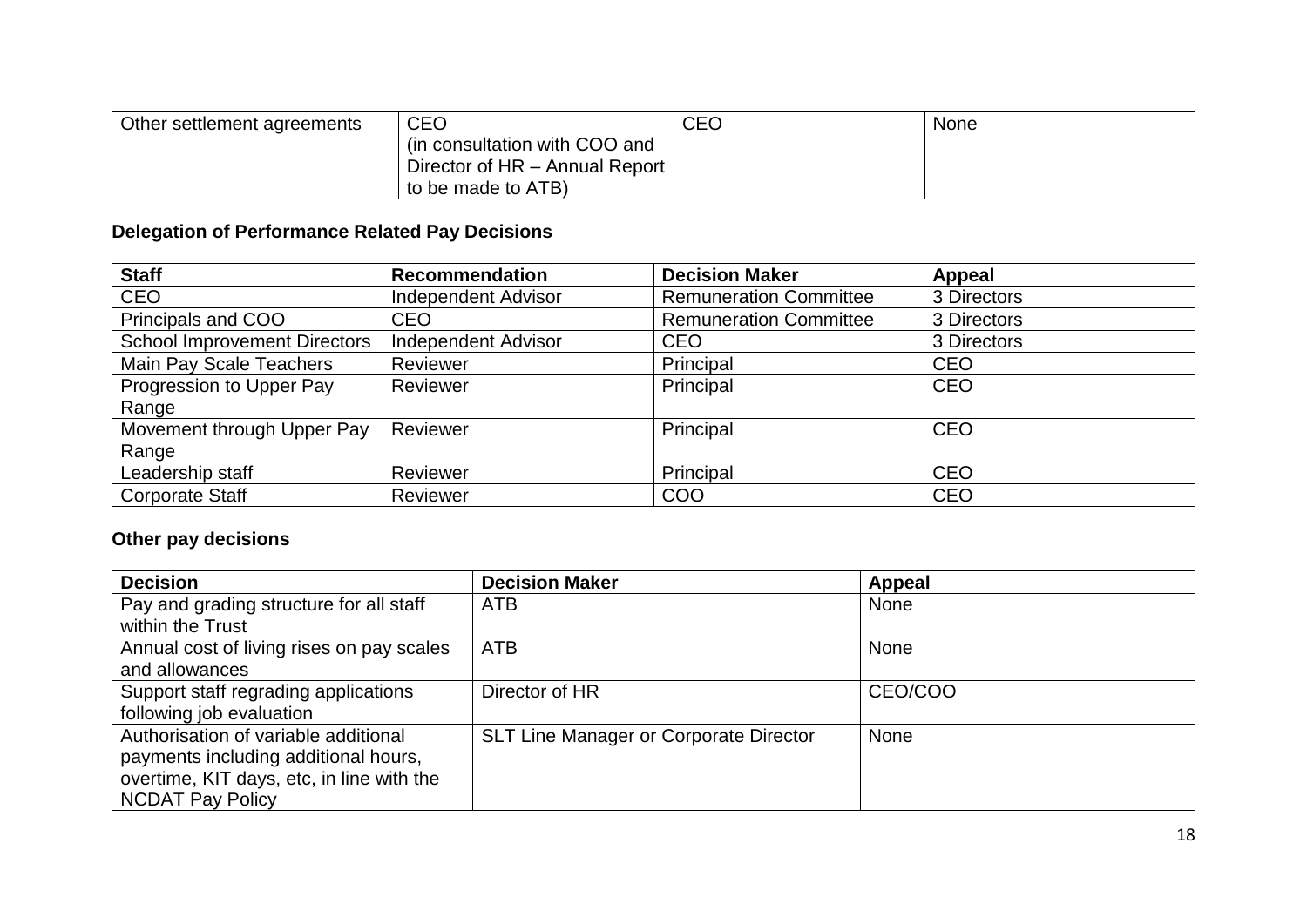| Flexible working decisions and changes<br>  in working hours/days_ | Principal for staff in each Academy<br>COO for Corporate Staff | <b>CEO</b> |
|--------------------------------------------------------------------|----------------------------------------------------------------|------------|
| Flexible and phased retirement                                     | Principal and COO for staff in each                            | CEO        |
|                                                                    | Academy                                                        |            |
|                                                                    | COO for Corporate Staff                                        |            |

# **Performance Management**

| <b>Staff</b>                          | <b>Reviewer</b>                                   | <b>Appeal</b>                             |
|---------------------------------------|---------------------------------------------------|-------------------------------------------|
| <b>CEO</b>                            | <b>Chair of Trust Board with External Advisor</b> | ATB                                       |
| Principal(s) and COO                  | <b>CEO</b>                                        | <b>ATB</b>                                |
| Deputy Principal, Assistant Principal | Principal                                         | <b>CEO</b>                                |
| All other teaching post               | Principal or delegated                            | CEO / Principal*                          |
| All other support staff               | Principal or delegated                            | CEO / Principal*                          |
| <b>NCDAT staff</b>                    | CEO / COO or delegated                            | ATB / CEO <sup>*</sup> / COO <sup>*</sup> |

\* If they are not the reviewer.

# **Governance – People**

| <b>Task</b>                                                      | <b>Decision Maker</b>              |
|------------------------------------------------------------------|------------------------------------|
| Members - Appoint and remove                                     | <b>Members</b>                     |
| Directors - Appoint and remove                                   | Members* / Academy Trust Board     |
| Chair and Vice Chair of Academy Trust Board - Appoint and        | Academy Trust Board (DfE approval) |
| remove                                                           |                                    |
| Parent Directors – Appoint and remove                            | <b>Academy Trust Board</b>         |
| Chair of Academy Trust Board Committees - Appoint and            | <b>Academy Trust Board</b>         |
| remove                                                           |                                    |
| Statutory Link Directors roles (e.g. Safeguarding, CIAG, etc.) - | <b>Academy Trust Board</b>         |
| Appoint and remove                                               |                                    |
| Clerk to Academy Trust Board and Committees                      | <b>Academy Trust Board</b>         |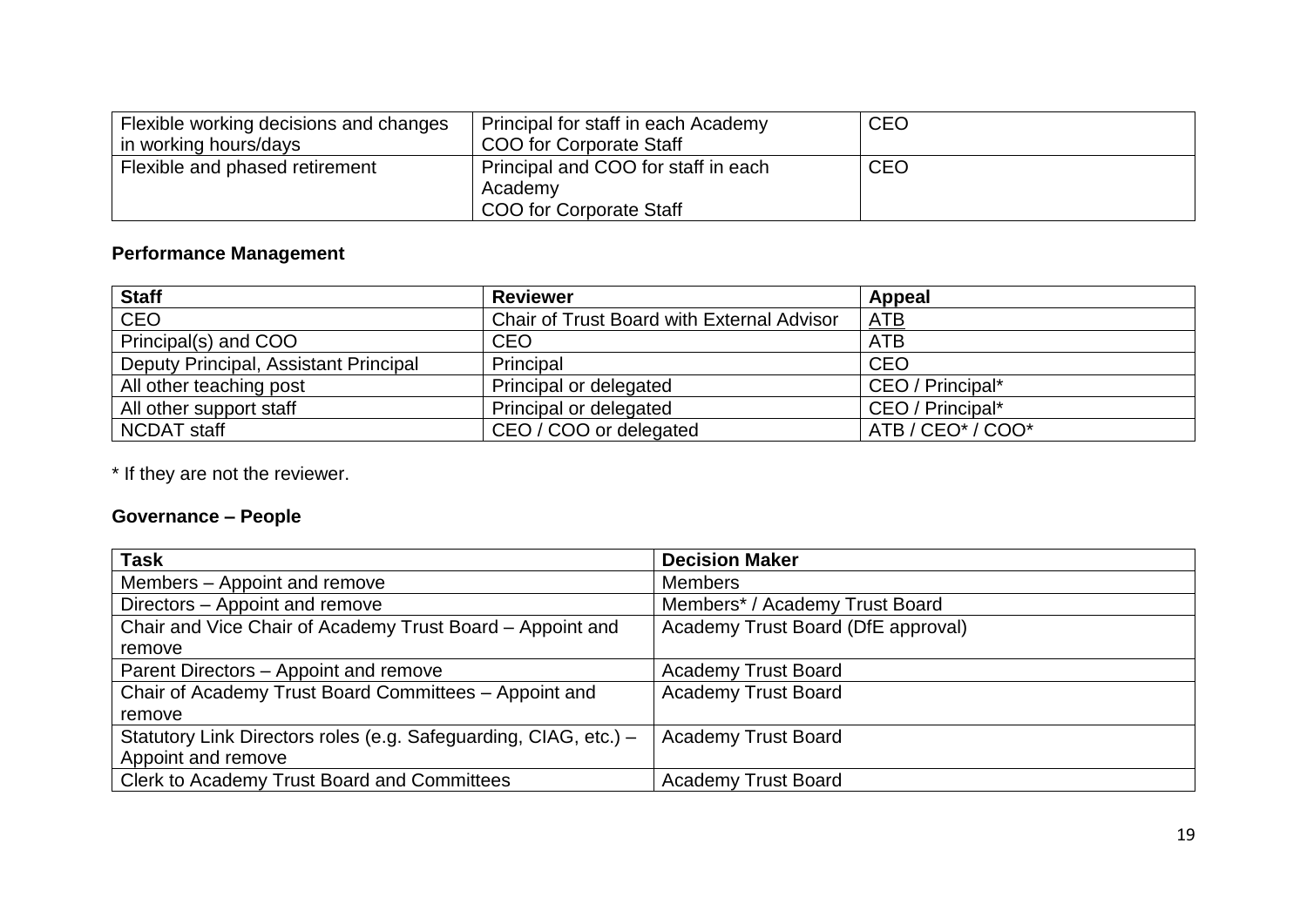\*Members can appoint/remove Directors if the Academy Trust Board is not meeting the object of the Company. Otherwise, the Academy Trust Board are responsible for appointments.

### **Governance – Systems and Structure**

| <b>Task</b>                                                | <b>Decision Maker</b>                                     |
|------------------------------------------------------------|-----------------------------------------------------------|
| Articles of Association – Review and Approve               | <b>Members</b>                                            |
| Scheme of Delegation - Review and Approve                  | <b>Academy Trust Board</b>                                |
| Governance Structure for the Academy Trust - Establish and | <b>Academy Trust Board</b>                                |
| <b>Review Annually</b>                                     |                                                           |
| Academy Trust Board and Committees Terms of Reference -    | <b>Academy Trust Board</b>                                |
| <b>Establish and Review Annually</b>                       |                                                           |
| Annual Schedule of Governance Business - To approve        | <b>Academy Trust Board</b>                                |
| Self-review of Academy Trust Board and Committees          | Academy Trust Board in consultation with Committee Chairs |
| Approve Directors and Governor's Expense Policy            | COO                                                       |

### **Governance – Reporting**

| <b>Task</b>                                               | <b>Decision Maker</b>                                    |
|-----------------------------------------------------------|----------------------------------------------------------|
| Publish Governance Arrangements of Trust and Academies    | <b>Head of Governance and Trust Secretary</b>            |
| Websites                                                  |                                                          |
| Annual Report on the Performance of the Trust (submit to  | <b>Academy Trust Board</b>                               |
| Members)                                                  |                                                          |
| Annual Self-Review / Triannual External Review of Academy | Members – ATB to submit                                  |
| <b>Trust Board effectiveness</b>                          |                                                          |
| Annual Report including Signed Statement on Regularity,   | Academy Trust Board for approval and Members to receive- |
| Propriety and Compliance, Incorporating Governance        | <b>Submit to Companies House</b>                         |
| <b>Statement, Value for Money Statement</b>               |                                                          |
| <b>ESFA Required Reports and Returns</b>                  | COO                                                      |
| Annual Report on Performance of Academy Trust Board       | <b>Academy Trust Board</b>                               |
| <b>Committees</b>                                         |                                                          |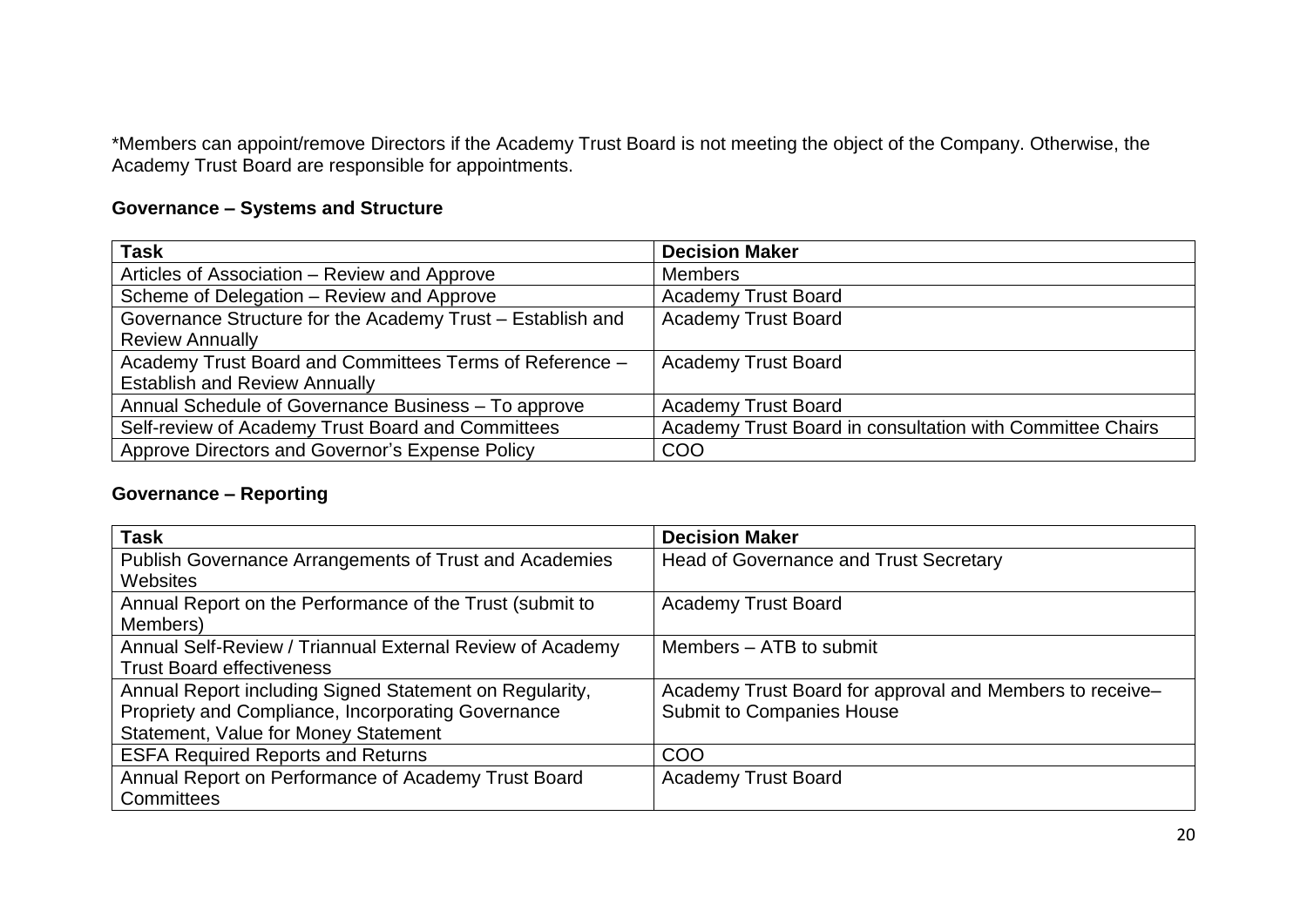### **Strategic**

| <b>Task</b>                                                   | <b>Decision Maker</b>                                    |
|---------------------------------------------------------------|----------------------------------------------------------|
| Management of Risk, Establish Register, Review and Monitor    | Audit and Risk Committee                                 |
| <b>Ensure Engagement with Stakeholders</b>                    | Academy Trust Board, CEO and COO                         |
| Determine Academy Trust's vision, strategy and key priorities | Academy Trust Board, CEO and COO                         |
| Determine the individual academies improvement plans          | CEO / Principals / (consultation with QAIPB)             |
| Approve new Academies joining the Academy Trust, Academy      | Members, Academy Trust Board, CEO and COO (with approval |
| Re-organisation and Academy Re-brokering                      | from the Sponsors)                                       |
| Academy times, terms and holidays                             | CEO (consultation with Principals)                       |

### **Financial**

| <b>Task</b>                                                | <b>Decision Maker</b>                           |
|------------------------------------------------------------|-------------------------------------------------|
| External Auditors - appointment                            | <b>Members</b>                                  |
| Internal Auditors - appointment                            | <b>Academy Trust Board</b>                      |
| External Auditors Report - receive and respond             | <b>Academy Trust Board</b>                      |
| Trust and Academy Financial Regulations / Procedures       | <b>Academy Trust Board</b>                      |
| <b>Trust Procurement Policy</b>                            | <b>Academy Trust Board</b>                      |
| Trust and individual Academy 1-year budget and medium-term | <b>Academy Trust Board</b>                      |
| financial plan                                             |                                                 |
| Trust consolidated budget updates and financial statements | <b>Academy Trust Board</b>                      |
| <b>Trust Academies Accounts Return</b>                     | <b>COO</b>                                      |
| Academy in year budget updates                             | <b>Academy Trust Board</b>                      |
| Benchmarking and Trust Wide Value for Money - ensure       | COO (Corporate Services Committee consultation) |
| robustness                                                 |                                                 |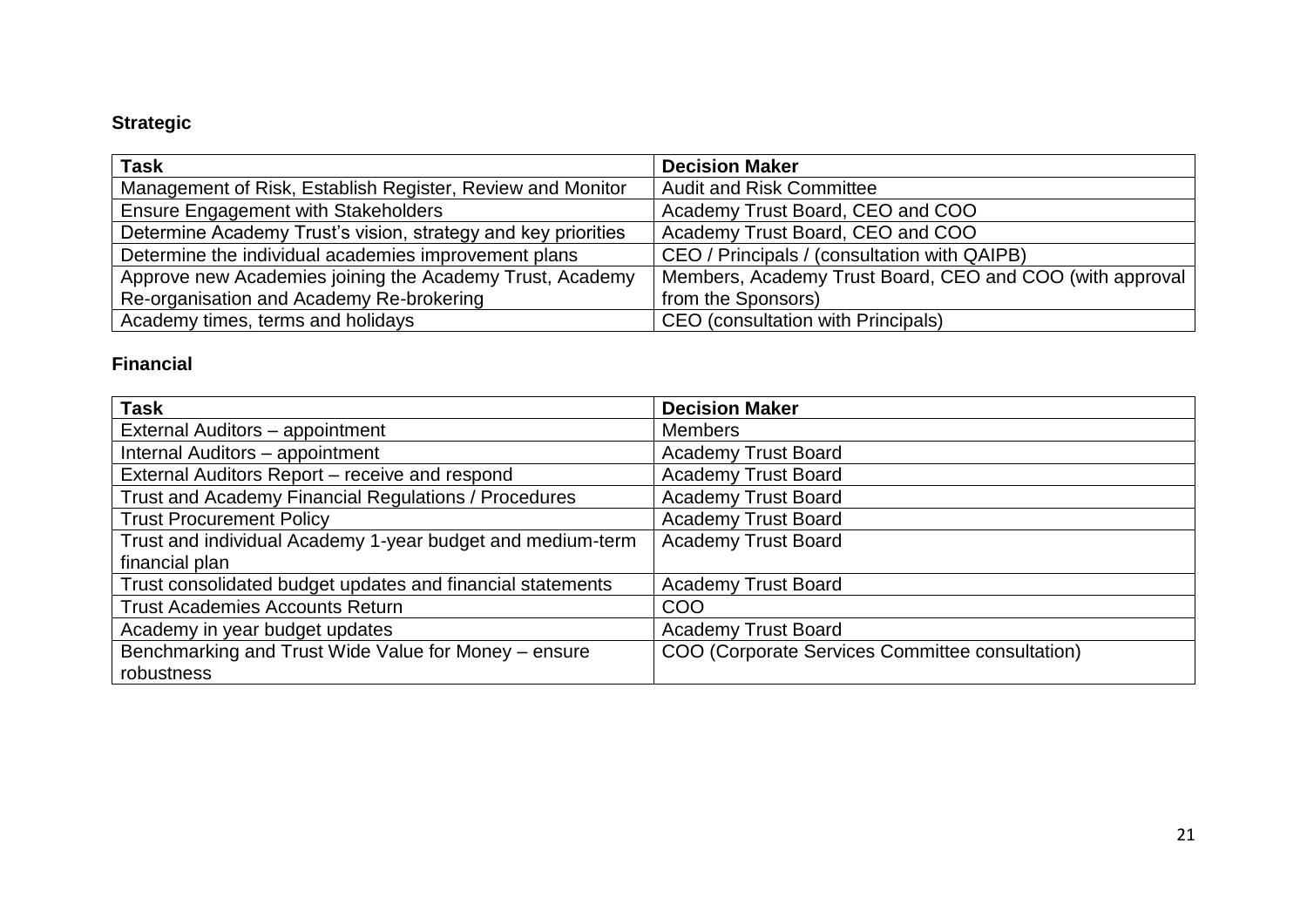### **Contracts**

| <b>Task</b>                                               | <b>Decision Maker</b>      |
|-----------------------------------------------------------|----------------------------|
| Expenditure or award of contracts up to Academy Limit     | <b>Principal and COO</b>   |
| Expenditure of contracts from Academy limit to OJEU limit | <b>Academy Trust Board</b> |
| Expenditure over OJEU limit                               | Academy Trust Board        |

# **Holding to Account**

| <b>Task</b>                                                       | <b>Decision Maker</b>            |
|-------------------------------------------------------------------|----------------------------------|
| Ensuring compliance for all significant areas (e.g. safeguarding, | Academy Trust Board, CEO         |
| H&S, Employment)                                                  |                                  |
| Arranging Auditing/Assurance for compliance                       | Academy Trust Board, CEO         |
| <b>Academy Trust Performance Targets</b>                          | <b>QAIPB</b>                     |
| Individual Academy 2-year (rolling) Improvement Plans Targets     | CEO (in consultation with QAIPB) |
| Individual Academy Trust Self-Assessment Report (SEF)             | CEO (in consultation with QAIPB) |
| <b>Curriculum and Timetable Provisions</b>                        | CEO (in consultation with QAIPB) |

# **Key Policies**

| <b>Task</b>                                          | <b>Decision maker</b>      |
|------------------------------------------------------|----------------------------|
| Trust Specific Policies including but not exclusive: | <b>Academy Trust Board</b> |
| <b>Curriculum Policy</b>                             |                            |
| <b>Teaching and Learning Policy</b><br>$\bullet$     |                            |
| <b>Religious Education Policy</b>                    |                            |
| Child welfare and Safeguarding Policy                |                            |
| <b>Attendance Policy</b>                             |                            |
| <b>Pupil Behaviour Policy</b>                        |                            |
| <b>Academy Trips Policy</b>                          |                            |
| <b>Pupil Premium Strategy</b>                        |                            |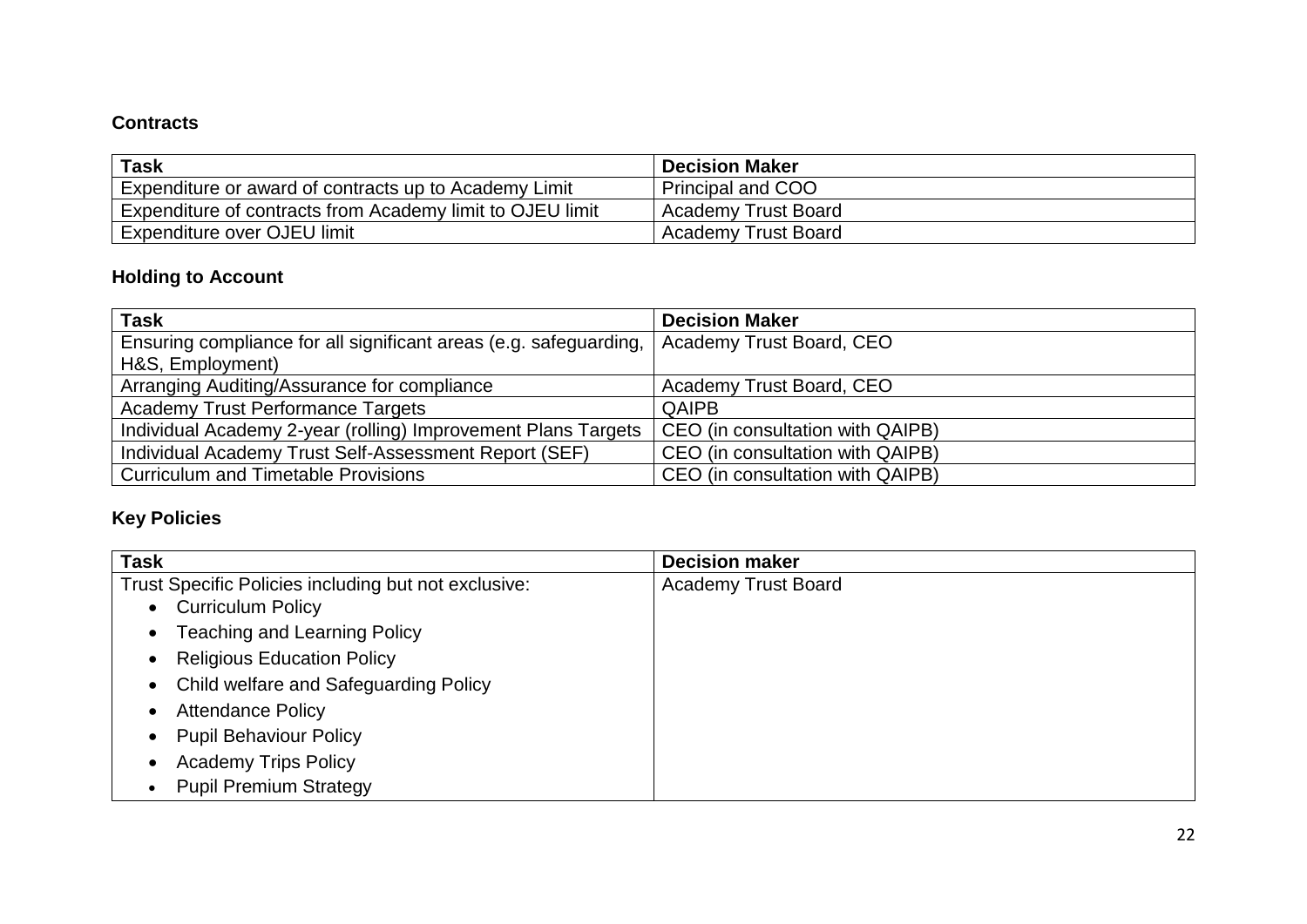| Trust wide policies including but not exclusive:         | <b>Academy Trust Board</b>                                  |
|----------------------------------------------------------|-------------------------------------------------------------|
| <b>Admissions Policy</b>                                 |                                                             |
| <b>Complaints Policy</b>                                 |                                                             |
| <b>Exclusion Policy</b>                                  |                                                             |
| <b>Health and Safety Policy</b>                          |                                                             |
| <b>Capital Strategy Policy</b>                           |                                                             |
| Procedures from policies approved by Academy Trust Board | CEO (with consultation with Principals)                     |
|                                                          |                                                             |
| Pay and Remuneration Policy                              | Academy Trust Board (consultation HR Director and Corporate |
|                                                          | <b>Services Committee)</b>                                  |
| Job Role Salary and Grading Policy                       | Academy Trust Board (consultation HR Director and Corporate |
|                                                          | Services Committee)                                         |
| HR Policies including but not exclusive:                 | Academy Trust Board (consultation HR Director and Corporate |
| Pay Policy                                               | Services Committee)                                         |
| Performance Management and Appraisal Review Policy       |                                                             |
| <b>Disciplinary Policy</b>                               |                                                             |
| <b>Grievance Policy</b>                                  |                                                             |
| <b>Capability Policy</b>                                 |                                                             |
| <b>Whistleblowing Policy</b>                             |                                                             |
| <b>Restructuring and Redundancy Policy</b>               |                                                             |
| Sickness absence and Attendance Management Policy        |                                                             |
| <b>Other HR Policies</b>                                 |                                                             |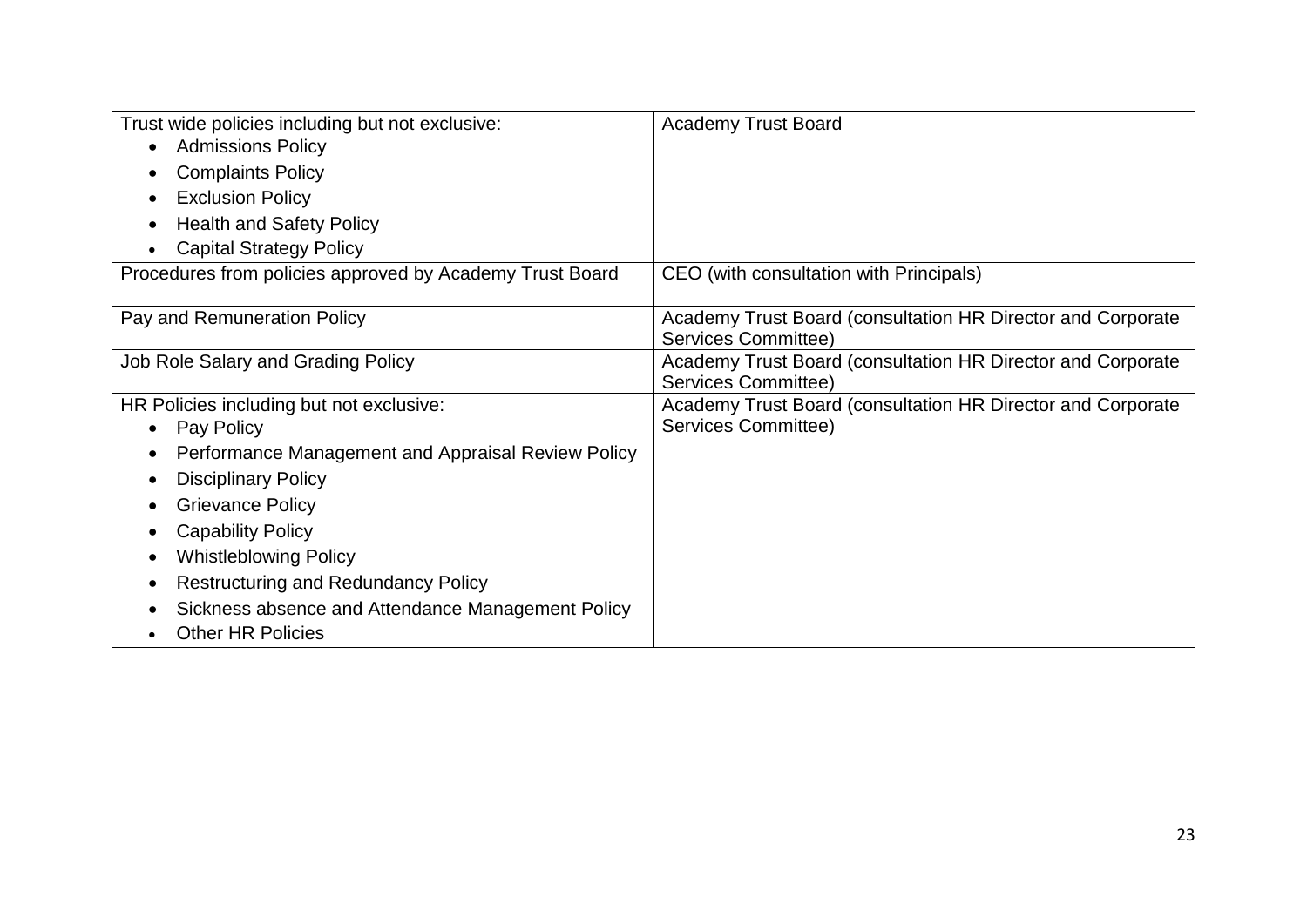### **Admissions/Exclusions**

| Task                                           | <b>Decision Maker</b>                                     |
|------------------------------------------------|-----------------------------------------------------------|
| Allocation of places against Admissions Policy | Principal                                                 |
| <b>Admissions Appeals</b>                      | <b>Academy Trust Board</b>                                |
| <b>Fixed Term Exclusions</b>                   | Principal                                                 |
| <b>Permanent Exclusions</b>                    | Principal – subject to consideration by LGB sub-committee |
| Appeals against Permanent Exclusion            | Independent Review Panel as appointed by Academy Trust    |
|                                                | <b>Board</b>                                              |